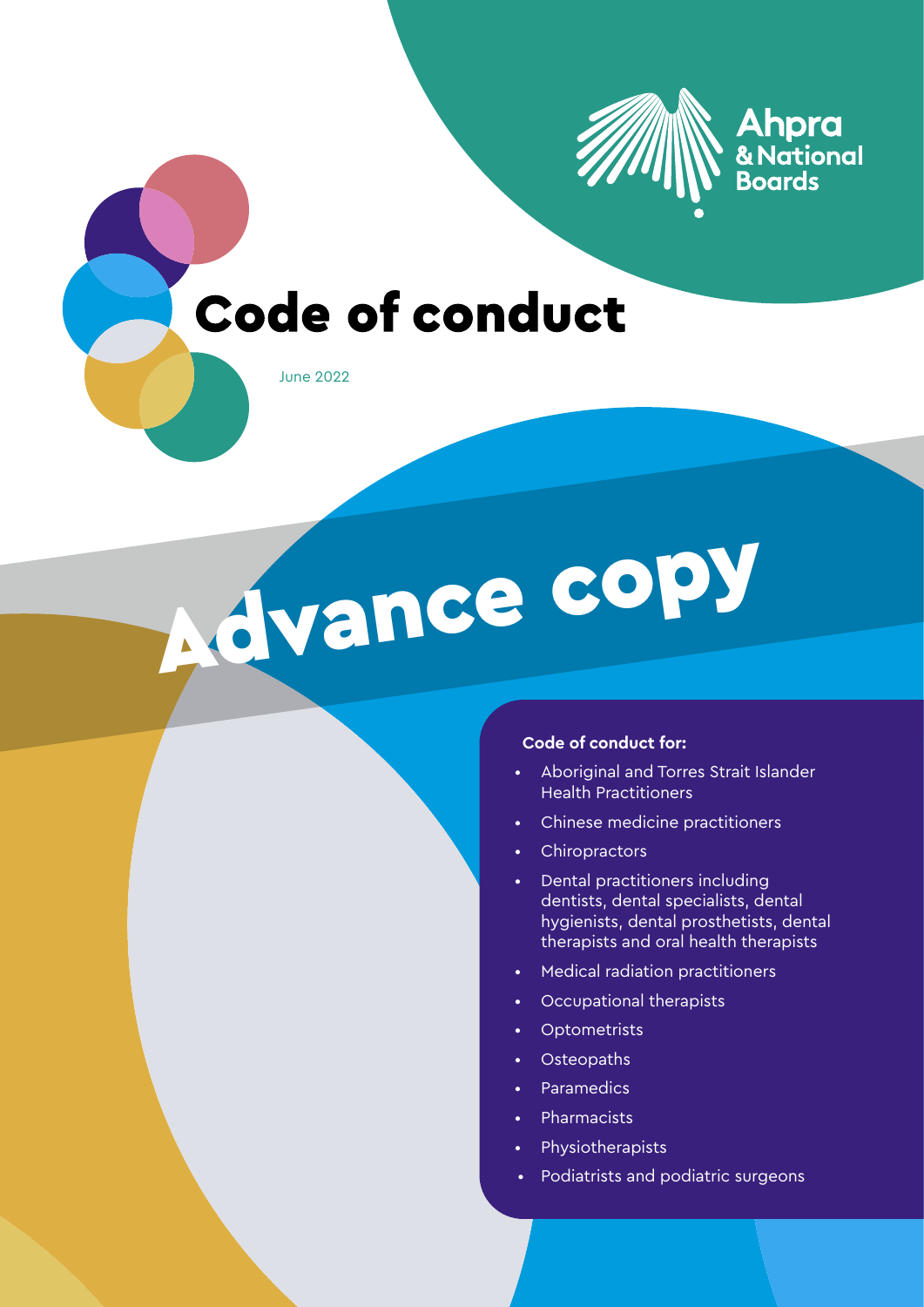<span id="page-1-0"></span>Ahpra acknowledges the Traditional Owners of Country throughout Australia and their continuing connection to lands, waters and communities. We pay our respect to Aboriginal and Torres Strait Islander cultures and Elders past, present and emerging.

### About the National Boards and Ahpra

The 15 National Boards regulating registered health practitioners' in Australia are responsible for registering practitioners and students, setting the standards that practitioners must meet, and managing notifications (complaints/concerns) about the health, conduct or performance of practitioners.

The Australian Health Practitioner Regulation Agency (Ahpra) works in partnership with the National Boards to implement the National Registration and Accreditation Scheme (the National Scheme), under the Health Practitioner Regulation National Law, as in force in each state and territory (the National Law).

The core role of the National Boards and Ahpra is to protect the public.

# About this code

The *Code of conduct* (the code) was developed by 12 National Boards under section 39 of the National Law to protect the public.

It sets out the standards of professional conduct the National Boards expect and is used by Boards to evaluate practitioners' conduct. Practitioners have a professional responsibility to be familiar with and to apply this code.

If you are receiving care or treatment from a registered health practitioner covered by this code, it will help you understand the behaviour you can expect.

Any person or organisation can raise a concern about a registered health practitioner by contacting Ahpra. Ahpra's website has more information about raising a concern about a health practitioner.

This code replaces the National Boards' previous code.

### A note on terminology

This code uses 'patient'<sup>2</sup> to mean a person receiving healthcare from a registered health practitioner. The term 'patient' includes 'clients' and 'consumers'. Depending on the context of practice<sup>3</sup> and recognising the importance of patient-centred care, the term patient can also extend to families and carers (including kinship carers<sup>4</sup>), and to groups and/or communities as users of health services. th[e](https://www.ahpra.gov.au/Notifications/Concerned-about-a-health-practitioner.aspx) [c](https://www.ahpra.gov.au/Notifications/Concerned-about-a-health-practitioner.aspx)ode) was developed by 12 National Boards under section 39 of the<br>s of professional conduct the National Boards expect and is used by Be<br>Practitioners have a professional responsibility to be familiar with and<br>or treat

See also the *[Definitions](#page-28-0)* section of this code.

### Acknowledgements

This code has drawn on relevant aspects of the Medical Board of Australia's Good medical practice and the Nursing and Midwifery Board of Australia's [codes of conduct.](https://www.nursingmidwiferyboard.gov.au/Codes-Guidelines-Statements/Professional-standards.aspx) This code uses the definition of cultural safety developed for use in the National Scheme by the Scheme's Aboriginal and Torres Strait Islander Health Strategy [Group](https://www.ahpra.gov.au/About-Ahpra/Aboriginal-and-Torres-Strait-Islander-Health-Strategy.aspx) in partnership with the National Health Leadership Forum.

<sup>1</sup> For a definition of registered health practitioners see the *[Definitions](#page-28-0)* section.

<sup>2</sup> For a definition of patient see the *[Definitions](#page-28-0)* section.

<sup>3</sup> For a definition of practice see the *[Definitions](#page-28-0)* section.

<sup>4</sup> For a definition of kinship care see the *[Definitions](#page-28-0)* section.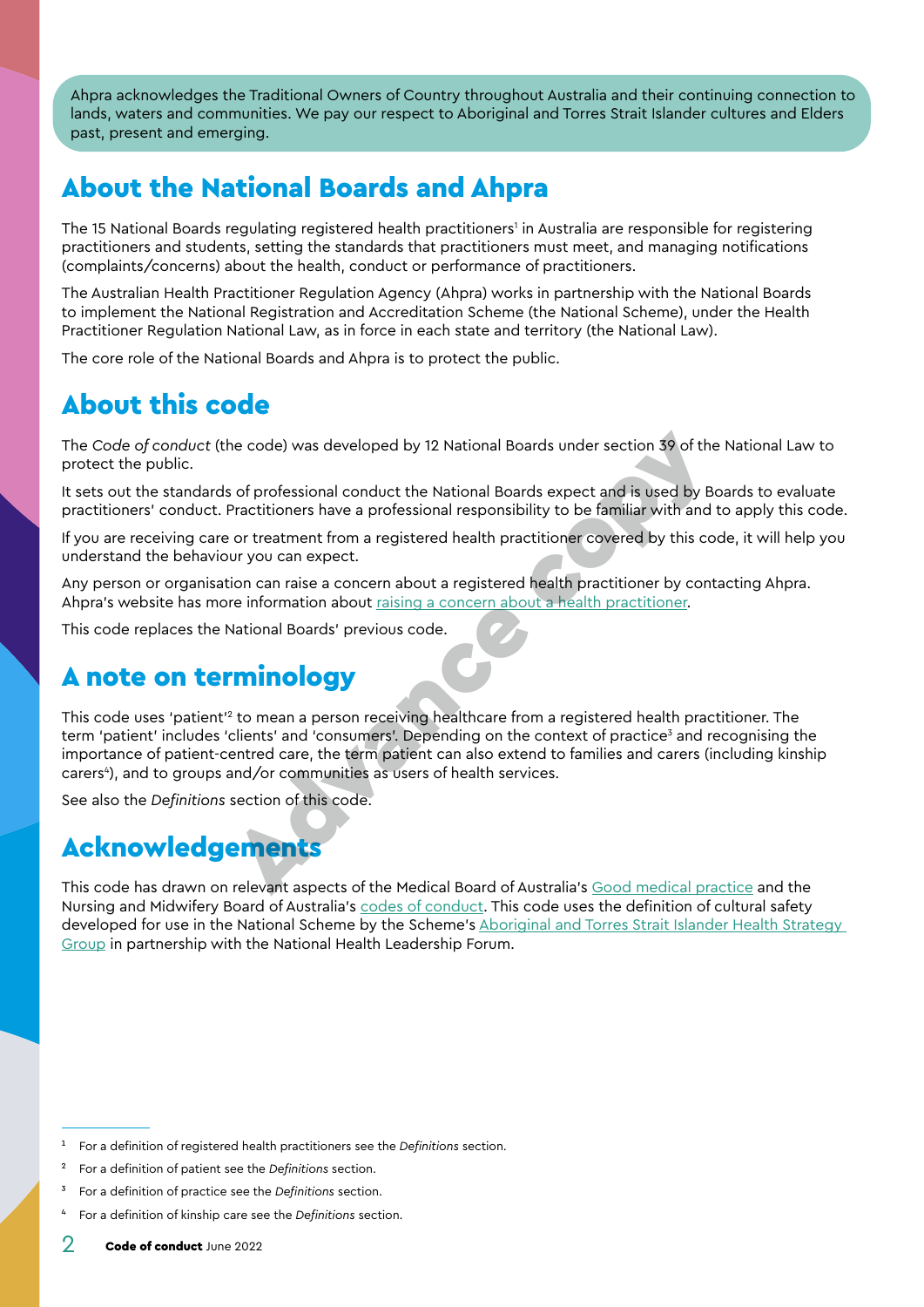### **Contents**

| <b>About the National Boards and Ahpra</b>                                      | 2  |
|---------------------------------------------------------------------------------|----|
| <b>About this code</b>                                                          | 2  |
| A note on terminology                                                           | 2  |
| <b>Acknowledgements</b>                                                         | 2  |
| <b>Code of conduct principles</b>                                               | 4  |
| <b>Introduction</b>                                                             | 5  |
| Purpose of the code                                                             | 5  |
| Scope of the code                                                               | 5  |
| What this code does not do                                                      | 6  |
| Substitute decision-makers                                                      | 6  |
| 1. Put patients first - Safe, effective and<br>collaborative practice           | 7  |
| 1.1 Providing good care                                                         | 7  |
| 1.2 Good care                                                                   | 7  |
| 1.3 Decisions about access to care                                              | 8  |
| 1.4 Treatment in emergencies                                                    | 8  |
| 2. Aboriginal and Torres Strait Islander health and<br>cultural safety          | 9  |
| 2.1 Aboriginal and/or Torres Strait Islander health                             | 9  |
| 2.2 Cultural safety for Aboriginal and Torres Strait<br><b>Islander Peoples</b> | 9  |
| 3. Respectful and culturally safe practice for all                              | 10 |
| 3.1 Cultural safety for all communities                                         | 10 |
| 3.2 Effective communication                                                     | 10 |
| 3.3 Confidentiality and privacy                                                 | 11 |
| 3.4 End-of-life care                                                            | 11 |
| 4. Working with patients                                                        | 12 |
| 4.1 Partnership                                                                 | 12 |
| 4.2 Informed consent                                                            | 12 |
| 4.3 Children, young people and other patients<br>who may have additional needs  |    |
|                                                                                 | 13 |
| 4.4 Relatives, carers and partners                                              | 13 |
| 4.5 Adverse events and open disclosure                                          | 13 |
| 4.6 Complaints                                                                  | 14 |
| 4.7 Ending a professional relationship                                          | 14 |
| <b>4.8 Personal relationships</b>                                               | 14 |
| 4.9 Professional boundaries                                                     | 15 |
| 4.10 Working with multiple patients                                             | 15 |
| 4.11 Closing or relocating a practice                                           | 15 |

| rds and Ahpra                     | $\mathbf{2}$   | 5. Working with other practitioners                    | 16 |
|-----------------------------------|----------------|--------------------------------------------------------|----|
|                                   | $\mathbf{2}$   | 5.1 Respect for colleagues and other practitioners     | 16 |
|                                   | $\mathbf{2}$   | 5.2 Teamwork and collaboration                         | 16 |
|                                   |                | 5.3 Discrimination, bullying and harassment            | 17 |
|                                   | $\mathbf{2}$   | 5.4 Delegation, referral and handover                  | 17 |
| ples                              | 4              | 6. Working within the healthcare system                | 18 |
|                                   | 5.             | 6.1 Use healthcare resources wisely                    | 18 |
|                                   | 5              | 6.2 Health advocacy                                    | 18 |
|                                   | 5              | 6.3 Public health                                      | 18 |
| do                                | 6              | 7. Minimising risk to patients                         | 19 |
| rs                                | 6              | 7.1 Risk management                                    | 19 |
| fe, effective and                 |                | 7.2 Practitioner performance                           | 19 |
| ē                                 | $\overline{7}$ | 7.3 Maintaining and developing professional capability | 20 |
|                                   | 7              | 7.4 Continuing professional development (CPD)          | 20 |
|                                   | 7              | 8. Professional behaviour                              | 21 |
| s to care                         | 8              | 8.1 Reporting obligations                              | 21 |
| cies                              | 8              | 8.2 Vexatious notifications (complaints/concerns)      | 21 |
| s Strait Islander health and      | 9              | 8.3 Health records                                     | 21 |
| es Strait Islander health         | 9              | 8.4 Insurance                                          | 22 |
| <b>priginal and Torres Strait</b> |                | <b>8.5 Advertising</b>                                 | 22 |
|                                   | 9              | 8.6 Legal, insurance and other assessments             | 22 |
| rally safe practice for all       | 10             | 8.7 Reports, certificates and giving evidence          | 22 |
| ommunities                        | 10             | 8.8 Your work history                                  | 22 |
| ion                               | 10             | 8.9 Investigations                                     | 23 |
| ivacy                             | 11             | 8.10 Conflicts of interest                             | 23 |
|                                   | 11             | 8.11 Financial and commercial dealings                 | 24 |
| ts                                | 12             | 9. Maintaining practitioner health and wellbeing       | 25 |
|                                   | $12 \,$        | 9.1 Your health                                        | 25 |
|                                   | $12 \,$        | 9.2 Other practitioners' health                        | 25 |
| e and other patients              |                | 10. Teaching, supervising and assessing                | 26 |
| nal needs                         | 13             | 10.1 Teaching and supervising                          | 26 |
| <b>artners</b>                    | 13             | 10.2 Assessing colleagues                              | 26 |
| oen disclosure                    | 13             | 10.3 Students                                          | 26 |
|                                   | 14             | 11. Ethical research                                   | 27 |
| relationship                      | 14             | 11.1 Research ethics                                   | 27 |
|                                   | 14             | 11.2 Treating practitioners and research               | 27 |
| эs<br>e patients                  | 15<br>15       | <b>References</b>                                      | 28 |
| a practice                        | 15             | <b>Definitions</b>                                     | 29 |
|                                   |                |                                                        |    |
|                                   |                | <b>Review</b>                                          | 30 |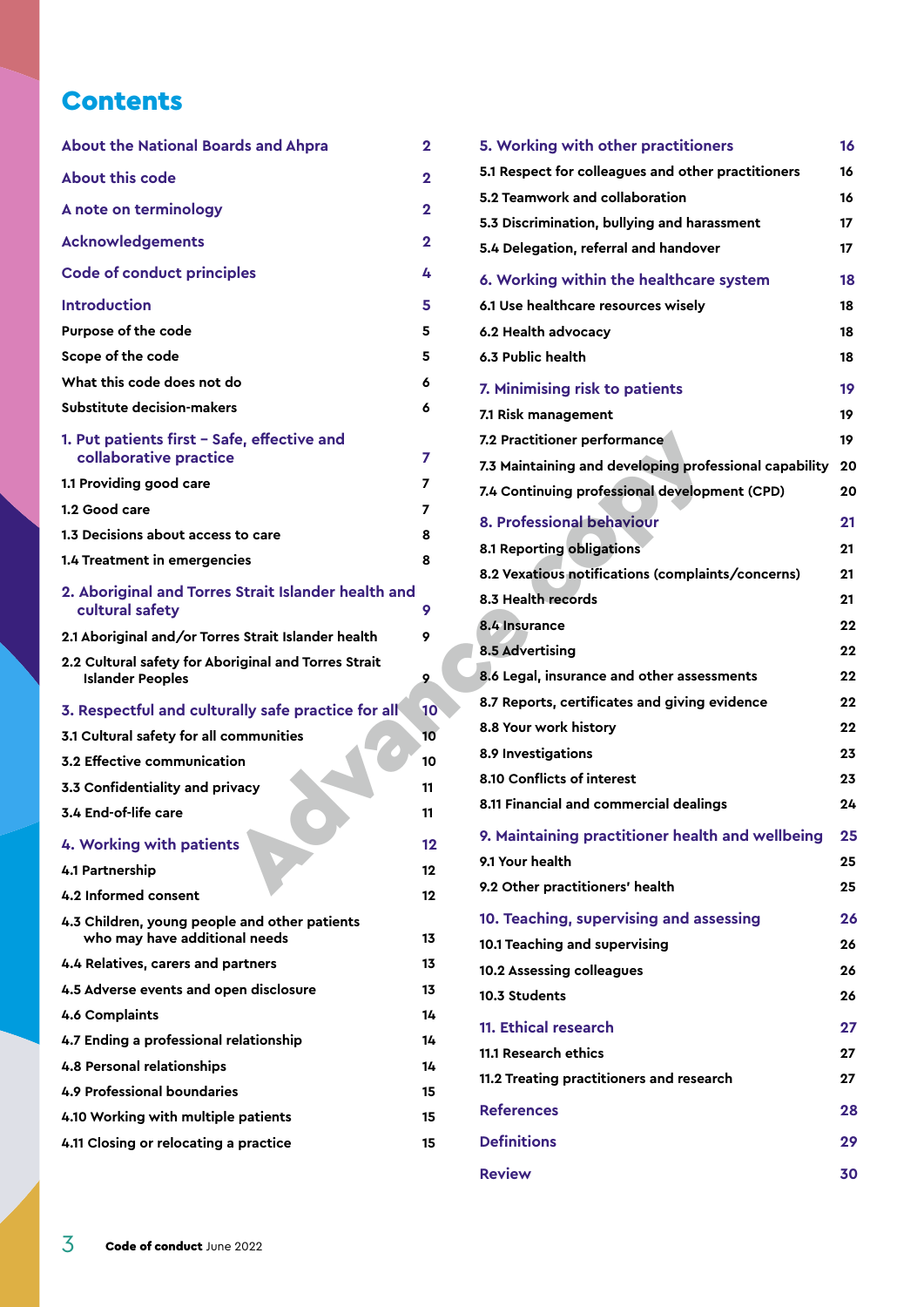# <span id="page-3-0"></span>Code of conduct principles

### **Principles**

The following principles set out the National Boards' expectations of the practitioners they regulate.

#### **1. Put patients first – Safe, effective and collaborative practice**

Principle 1 – Practitioners should practise safely, effectively and in partnership with patients and colleagues, using patient-centred approaches, and informed by the best available evidence to achieve the best possible patient outcomes.

#### **2. Aboriginal and Torres Strait Islander health and cultural safety**

Principle 2 – Practitioners should consider the specific needs of Aboriginal and Torres Strait Islander Peoples and their health and cultural safety, including the need to foster open, honest and culturally safe professional relationships.

#### **3. Respectful and culturally safe practice for all**

Principle 3 – Respectful, culturally safe practice requires practitioners to have knowledge of how their own culture, values, attitudes, assumptions and beliefs influence their interactions with people and families, the community and colleagues. Practitioners should communicate with all patients in a respectful way and meet their privacy and confidentiality obligations including when communicating online.

#### **4. Working with patients**

Principle 4 – Basing relationships on respect, trust and effective communication enables practitioners to work in partnership with patients. Practitioners should maintain effective and professional relationships with their patients and provide explanations that enable patients to understand and participate in their care.

#### **5. Working with other practitioners**

Principle 5 – Good relationships with colleagues and other practitioners strengthen the practitioner-patient relationship, collaboration and enhance patient care. Good relationships require health care to be free of discrimination, bullying and harassment.

#### **6. Working within the healthcare system**

Principle 6 – Practitioners have a responsibility to contribute to the effectiveness and efficiency of the healthcare system and use resources wisely.

#### **7. Minimising risk to patients**

Principle 7 – Good practice involves putting patient safety, which includes cultural safety, first. Practitioners should minimise risk by maintaining their professional capability through ongoing professional development and self-reflection and understanding and applying the principles of clinical governance, risk minimisation and management in practice. culturally safe paracter equives practitioners to have knowledge of here are a<br>s, a sasumptions and beliefs influence their interactions with people and<br>ues. Practitioners should communicate with all patients in a respectf

#### **8. Professional behaviour**

Principle 8 – Practitioners must display a standard of professional behaviour that warrants the trust and respect of the community. This includes practising ethically and honestly.

#### **9. Maintaining practitioner health and wellbeing**

Principle 9 – It is important for practitioners to maintain their health and wellbeing. This includes seeking an appropriate work–life balance.

#### **10. Teaching, supervising and assessing**

Principle 10 – Practitioners should support the important role of teaching, supervising and mentoring practitioners and students in order to develop the health workforce.

#### **11. Ethical research**

Principle 11 – Practitioners should recognise the vital role of ethical and evidence-based research to inform quality healthcare and policy development, conduct research ethically and support the decision-making of research participants.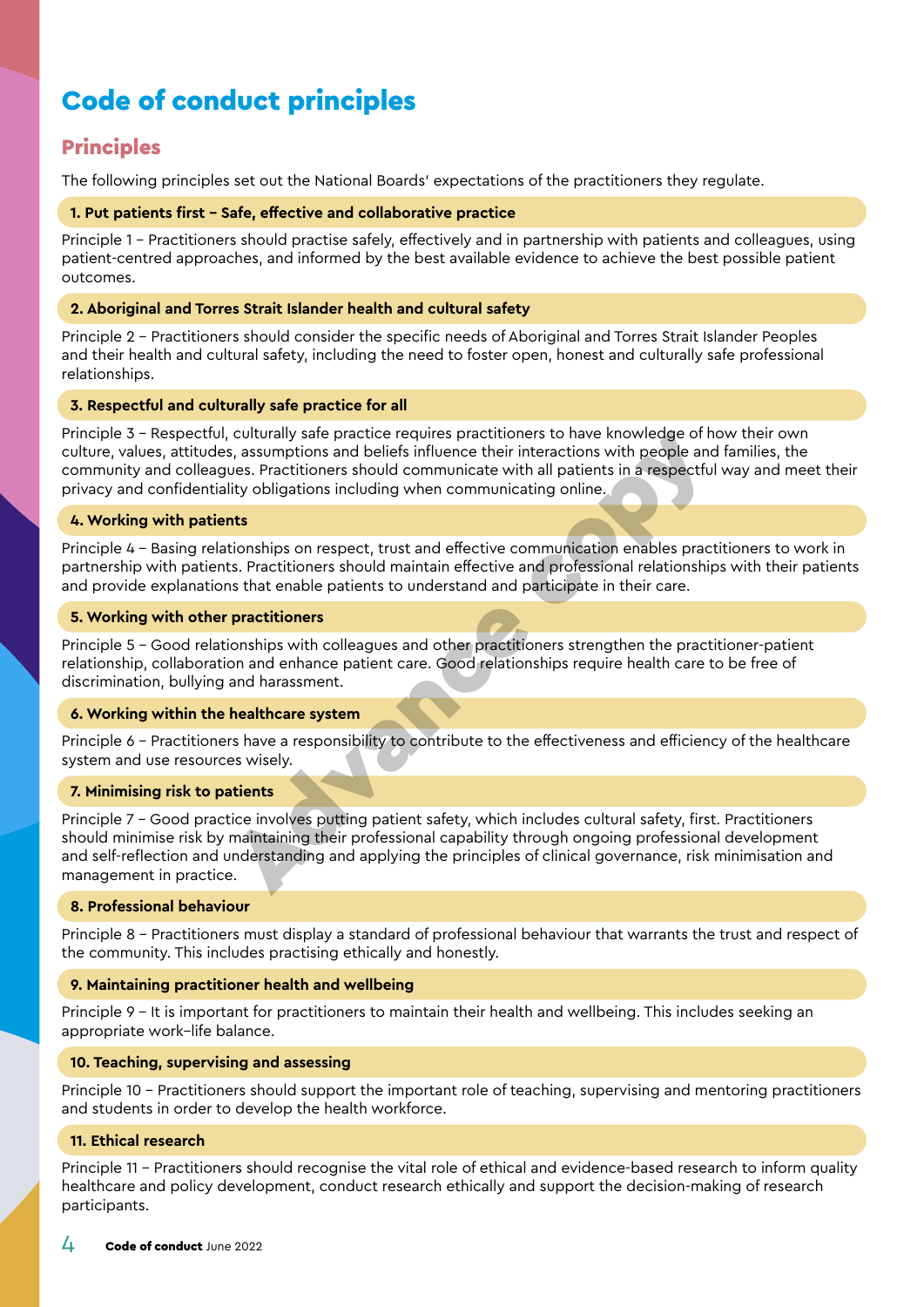### <span id="page-4-0"></span>Introduction

This code sets out National Boards' expectations about professional behaviour and conduct for registered health practitioners. In the context of the practitioner-patient relationship, practitioners have a duty to put the care of patients first and to practise safely and effectively. Maintaining a high level of professional competence and conduct is essential for good care.

There are many ways to practise a health profession in Australia. Practitioners have critical roles in caring for people who are unwell, helping people to recover, and seeking to keep people well. This code covers these roles. For practitioners with roles that involve little or no contact with patients, not all of this code may be directly relevant, but the underpinning principles will still apply.

While individual practitioners have their own personal beliefs and values, there are certain professional values on which all practitioners are expected to base their practice. The professional values and behaviours in this code apply to practitioners' conduct in every setting, including in-person, during technology-based consultations including online and remote prescribing, and electronically, e.g. social media<sup>s</sup>, digital health and so on.

The code includes 11 principles of conduct. Each principle is followed by practical information about how to apply it in practice. Underpinning the code is the expectation that practitioners will use their professional judgement to achieve the best possible outcomes in practice.

#### Purpose of the code

This code is a principles-based document that gives important guidance to practitioners about the National Boards' expectations of their professional conduct and outlines the conduct that the public can expect from health practitioners. It is a key part of the regulatory framework that each National Board establishes for the profession(s) it regulates in order to protect the public and progress the other objectives of the National Law. By defining National Boards' expectations of professional conduct, the code supports patients' interests, good patient care and the delivery of appropriate, effective services within an ethical framework. **contains the continuum of the control of the control of the conducts and the conduct and outlines the conduct that the public control their professional conduct and outlines the conduct that the public cis in order to pro** 

#### Scope of the code

This code:

- describes and reinforces the professional conduct that most registered health practitioners already demonstrate
- provides a framework for professional conduct and supports individual practitioners in the challenging task of providing good healthcare and fulfilling their professional roles
- assists National Boards in their regulatory role by setting and maintaining principles and standards of good practice – Boards will use this code when evaluating practitioners' professional conduct.6 If professional conduct varies significantly from this code, practitioners should be prepared to explain and justify their decisions and actions. Serious or repeated failure to meet this code may lead to patient harm and have consequences for registration
- is a resource to help enhance the culture of professionalism in the Australian health system: for example, in practitioner education; orientation, induction and supervision of students; and by administrators and policy makers in hospitals, health services and other institutions, and
- is a guide to the public and health service users about what good practice is and the conduct they should expect from health practitioners.

The code is also a reference for co-regulatory authorities about the standards of professional conduct that National Boards expect.

<sup>5</sup> For a definition of social media see the *[Definitions](#page-28-0)* section.

Under section 41 of the National Law the code may be used to evaluate a practitioner's professional conduct when a notification (complaint) is made about them, as one of a range of relevant factors taken into account on a case-by-case basis.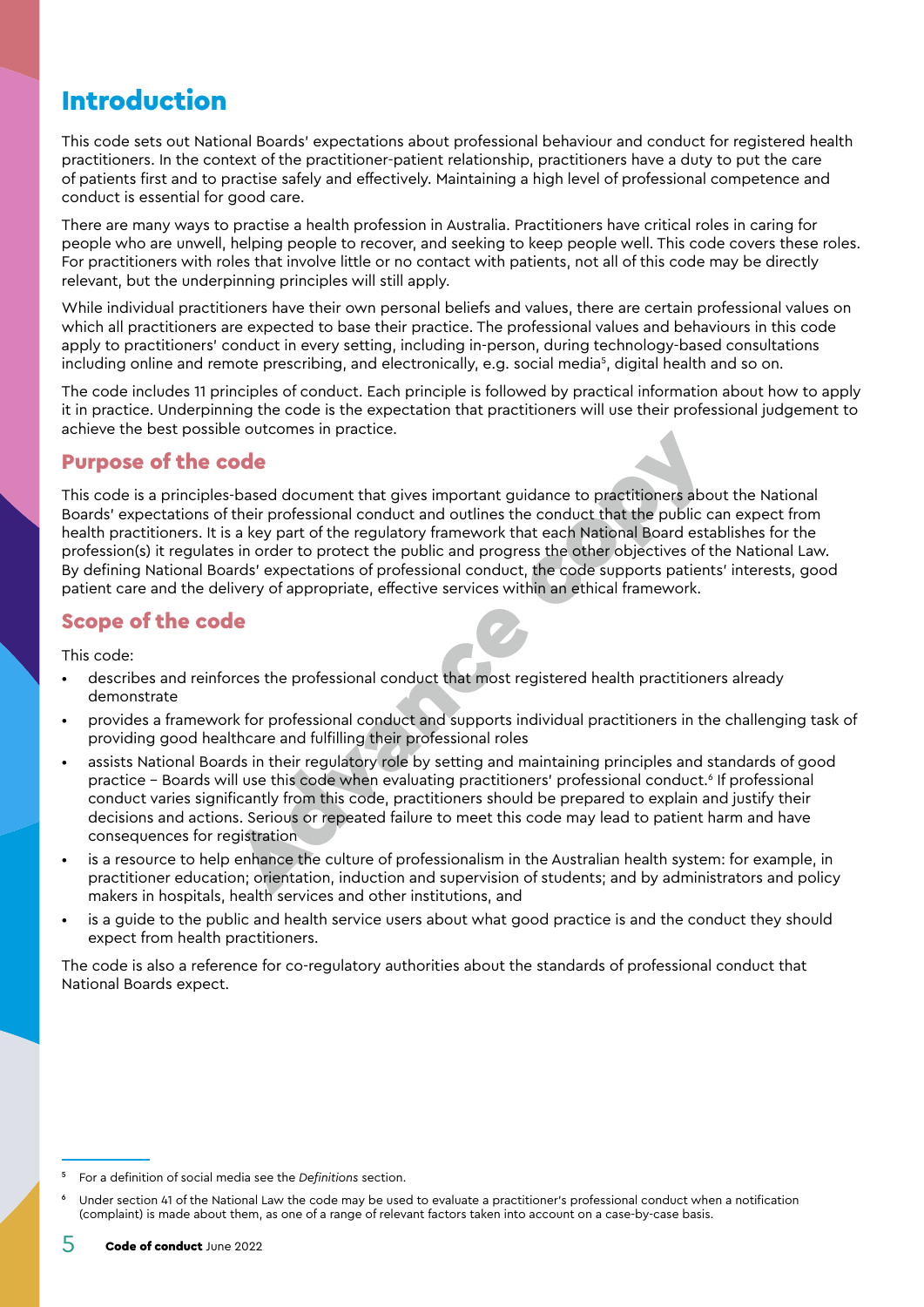### <span id="page-5-0"></span>What this code does not do

Practitioners must understand their legal obligations and always act in accordance with the law in their personal and professional lives. The code is not a substitute for legislation and case law, e.g. privacy, child protection, medicines and workplace health and safety laws. If there is any conflict between the code and the law, the law takes precedence. Practitioners must also be aware of and meet the other standards, guidelines and policies of their National Board, which this code complements.

This code is not an exhaustive study of professional ethics or an ethics guide. It articulates the National Boards' expectations about ethical and professional conduct, but not the standards of clinical practice within individual health professions or disciplines. These clinical standards are generally found in other documents issued by the relevant National Boards and/or professional bodies.

While good healthcare respects the rights of patients, this code is not a charter of rights.7 The focus of this code is on good practice and professional behaviour. It is not intended as a mechanism to address:

- a. disputes between professional colleagues, e.g. in relation to termination of business relationships and disputes over patients, or
- b. employment issues e.g. workplace or industrial disputes, which do not raise broader patient safety concerns.

#### Professional values and qualities

When providing care, practitioners have a duty to make patient care their first concern and to practise safely and effectively. Professionalism embodies all the qualities described below, including self-awareness and selfreflection. These qualities underpin and are further explained in the guidance provided throughout the code.

- a. Good practice is centred on patients. It involves practitioners understanding that each patient is unique and working in partnership with patients, adapting what they do to address the needs and reasonable expectations of each person. This includes cultural awareness: being aware of their own culture and beliefs, being respectful of the beliefs and cultures of others and recognising that these cultural differences may affect the practitioner–patient relationship and the provision of services. As well as avoiding discrimination, good practice also includes being aware that differences such as gender, sexuality, age, belief systems and other attributes may influence care needs. **Jess and qualities**<br>
ractitioners have a duty to make patient care their first concern and to<br>
nonlism embodies all the qualities described below, including self-awas<br>
es underpin and are further explained in the guidance
- b. Effective communication in all forms underpins every aspect of good practice.
- c. Practitioners must be ethical and trustworthy. Patients trust practitioners because they believe that, in addition to being competent, practitioners will not take advantage of them and will display qualities such as integrity, truthfulness, dependability and compassion. Patients also rely on practitioners to protect their confidentiality.
- d. Practitioners have a responsibility to protect and promote the health of individuals and the community.
- e. Practitioners are expected to reflect regularly on whether they are practising safely and effectively, on their relationships with patients and colleagues, and on their own health and wellbeing.
- f. Practitioners have a duty to keep their skills and knowledge up to date, refine and develop their clinical judgement as they gain experience, and contribute to maintaining public confidence in the profession.
- g. Scopes of practice vary according to different roles; for example, practitioners, researchers and managers will all have different scopes of practice. Practitioners have a responsibility to recognise and work within the limits of their skills and competence.
- h. Practitioners should be committed to safety and quality in healthcare.<sup>8</sup>

#### Substitute decision-makers

In this code, reference to 'patients' also includes substitute decision-makers e.g. for patients who do not have the capacity to make their own decisions. These can be parents, guardians, a person nominated by the patient or a legally appointed decision-maker. If in doubt, seek advice from the relevant guardianship authority.

An example of a charter of rights is the [Australian charter of healthcare](https://www.safetyandquality.gov.au/consumers/working-your-healthcare-provider/australian-charter-healthcare-rights/supportive-resources-second-edition-australian-charter-healthcare-rights) rights issued by the Australian Commission on Safety and Quality in Health Care (ACSQHC).

<sup>8</sup> See the ACSQHC, the [National Safety and Quality Health Service Standards](https://www.safetyandquality.gov.au/standards/nsqhs-standards), and the *[References](#page-27-1)* section at the end of this code.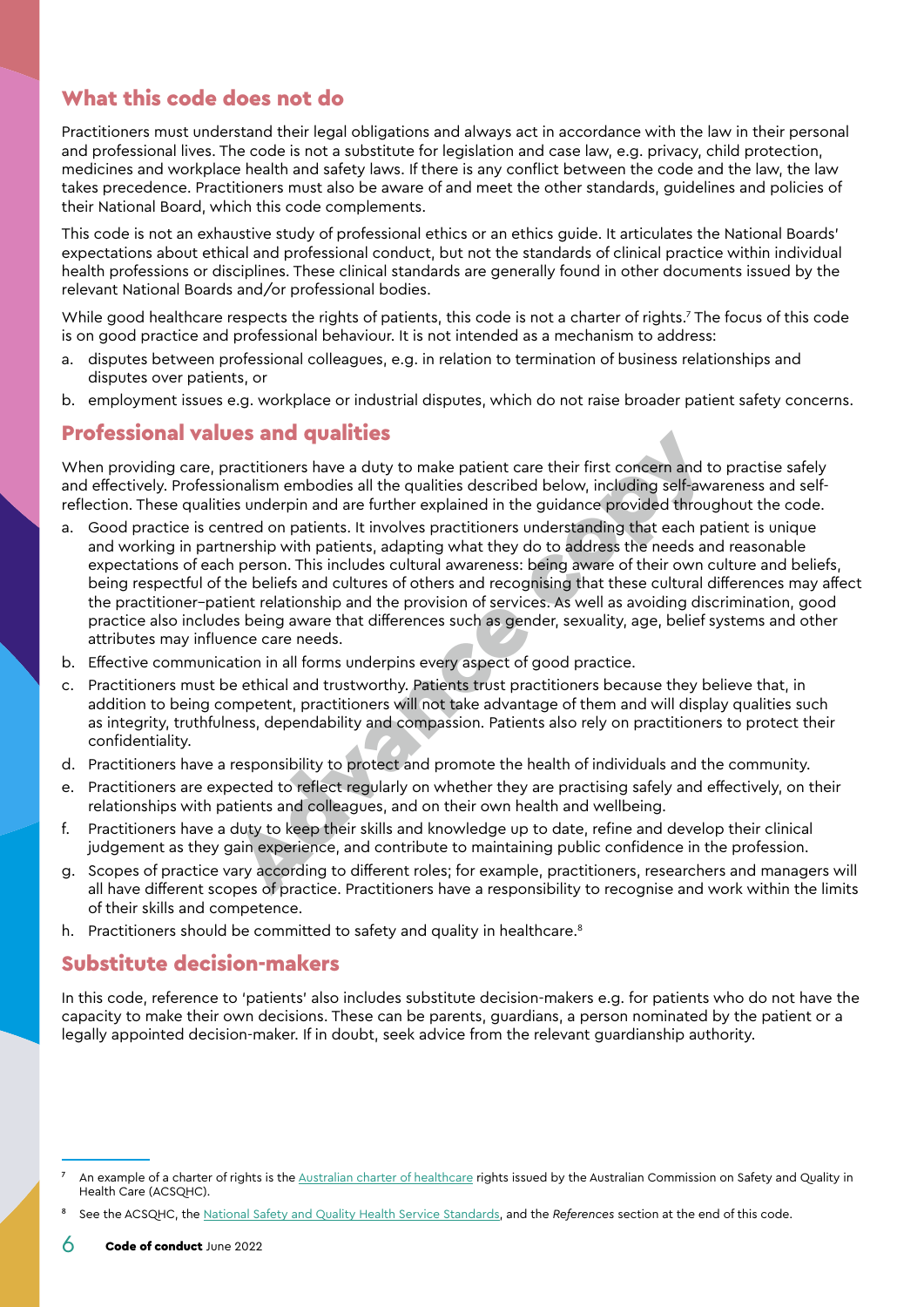# <span id="page-6-0"></span>1. Put patients first – Safe, effective and collaborative practice

**Principle 1:** Practitioners should practise safely, effectively and in partnership with patients and colleagues, using patient-centred approaches, and informed by the best available evidence to achieve the best possible patient outcomes.

### 1.1 Providing good care

Patient care is your primary concern in clinical practice. Providing good care includes that you:

- a. assess the patient, taking into account their history, views and an appropriate physical examination where relevant. The history includes relevant psychological, social and cultural aspects, and available electronic records such as My Health Record
- b. formulate, record and implement a suitable management plan (including providing treatment and advice and, where relevant, arranging investigations and liaising with other treating practitioners)
- c. facilitate coordination and continuity of care
- d. recognise and work within the limits of your skills and competence, and refer a patient to another practitioner when this is in the best interests of the patient
- e. recognise that healthcare decisions are the shared responsibility of the treating practitioner and the patient who may wish to involve their family, carer/s and/or others, and
- f. recognise and respect the rights of patients to make their own decisions about their current and future healthcare.

#### 1.2 Good care

Maintaining a high level of professional competence and conduct is essential for good care.

- a. ensure you maintain adequate knowledge and skills to provide safe and effective care<sup>9</sup>
- b. ensure that, when moving into a new area of practice, you have sufficient training and/or qualifications to achieve competency in that new area
- c. maintain adequate records (see *Section 8.3 Health records*)
- d. consider the balance of potential benefit and harm in all clinical management decisions
- e. communicate effectively with patients to ensure they have enough information to make an informed decision about their current and future care and respect their decision if they choose no treatment or care (see *Section [3.2 Effective communication](#page-9-1)*) within the limits of your skills [an](#page-20-1)d competence, and refer a patient to<br>est interests of the patient<br>thcare decisions are the shared responsibility of the treating practition<br>hcare decisions are the shared responsibility o
- f. provide treatment options that are based on the best available information and are not influenced by financial gain or incentives
- g. practise within an evidence-based and patient-centred framework
- h. take steps to alleviate the symptoms and distress of patients, whether a cure is possible or not
- i. support the right of the patient to seek a second opinion
- j. respond to adverse events and implement the principles of open disclosure (see *Section [4.5 Adverse events](#page-12-1)  [and open disclosure](#page-12-1)*)
- k. consult and take advice from colleagues when appropriate
- l. make responsible and effective use of the resources available to practitioners (see *Section [6.1 Use healthcare](#page-17-1)  [resources wisely](#page-17-1)*)
- m. ensure that your personal views do not adversely affect the care of a patient
- n. reflect on your practice and your decisions and actions in providing good and culturally safe care, and
- o. facilitate the quality use of therapeutic products based on the best available evidence and the patient's needs.

<sup>9</sup> You should refer to your National Board's *Continuing professional development registration standard* and *Recency of practice registration standard.*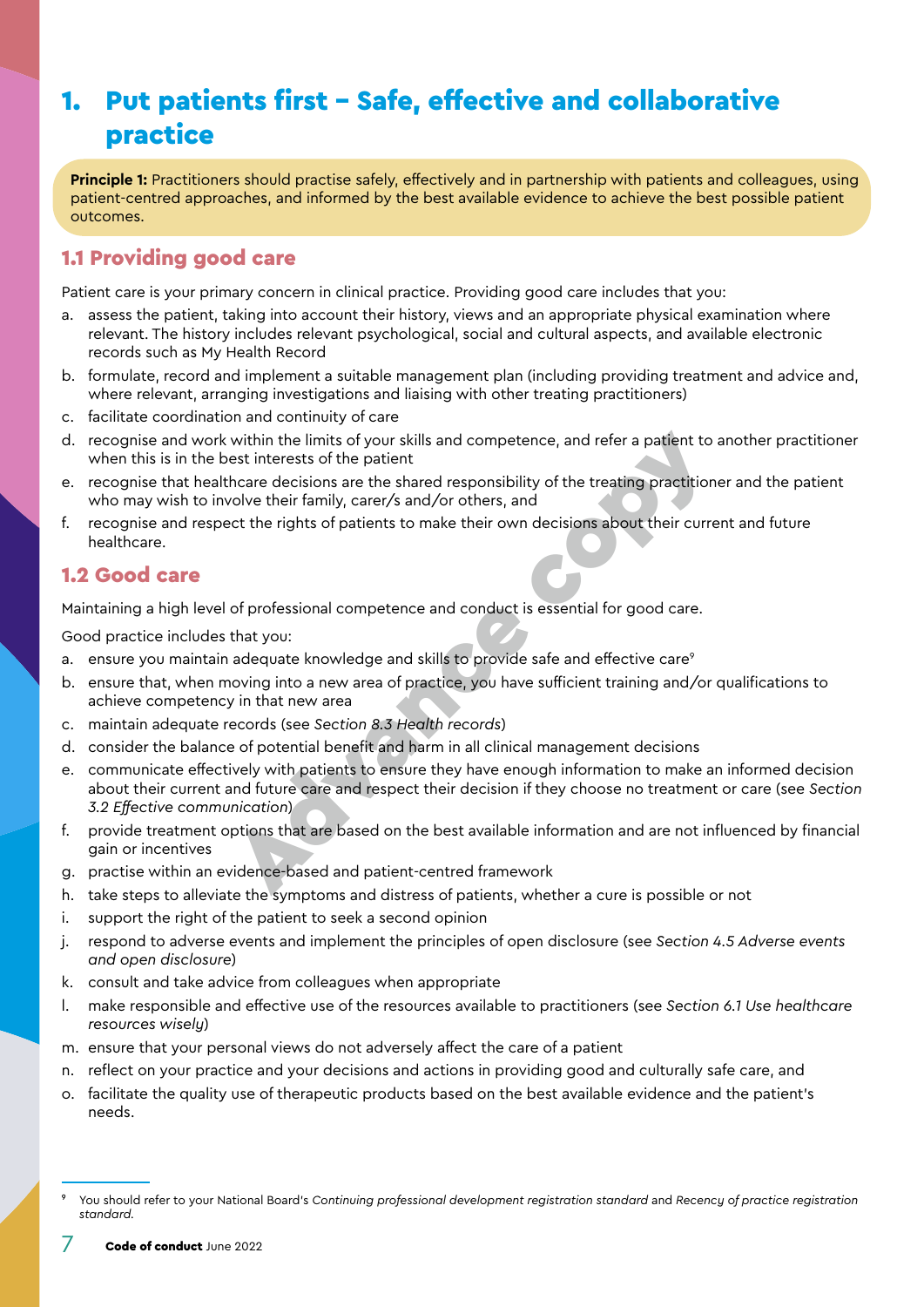#### <span id="page-7-0"></span>1.3 Decisions about access to care

Your decisions about access to care must be free from bias and discrimination.<sup>10</sup>

Good practice includes that you:

- a. treat patients with respect at all times
- b. not prejudice the care of a patient because you believe that the behaviour, mental health status or other attributes of the patient have contributed to their condition
- c. not engage in any form of discrimination
- d. investigate and treat patients based on clinical need and the effectiveness of the proposed investigations or treatment, and not provide unnecessary services or encourage the indiscriminate or unnecessary use of health services
- e. keep yourself and others safe when caring for patients. While you should act to protect yourself, your colleagues and staff, if a patient poses a risk to health or safety, the patient should not be denied care if reasonable steps can be taken to keep yourself and others safe, and
- f. not allow your moral or religious views or conscientious objection to deny patients access to healthcare, recognising that you are free to decline to provide or participate in that care yourself. In such a situation, it is important to respectfully inform the patient (where relevant), your employer and other relevant colleagues, of your objection and ensure the patient has alternative care options.

#### 1.4 Treatment in emergencies

Treating patients in emergencies requires practitioners to consider a range of issues, in addition to providing best care. Good practice means you should offer assistance in an emergency that takes account of factors such as your own safety, your skills, the availability of other options and the impact on any other patients under your care, and continue to help until your services are no longer needed. Advance co

<sup>10</sup> For a definition of discrimination see the *[Definitions](#page-28-0)* section.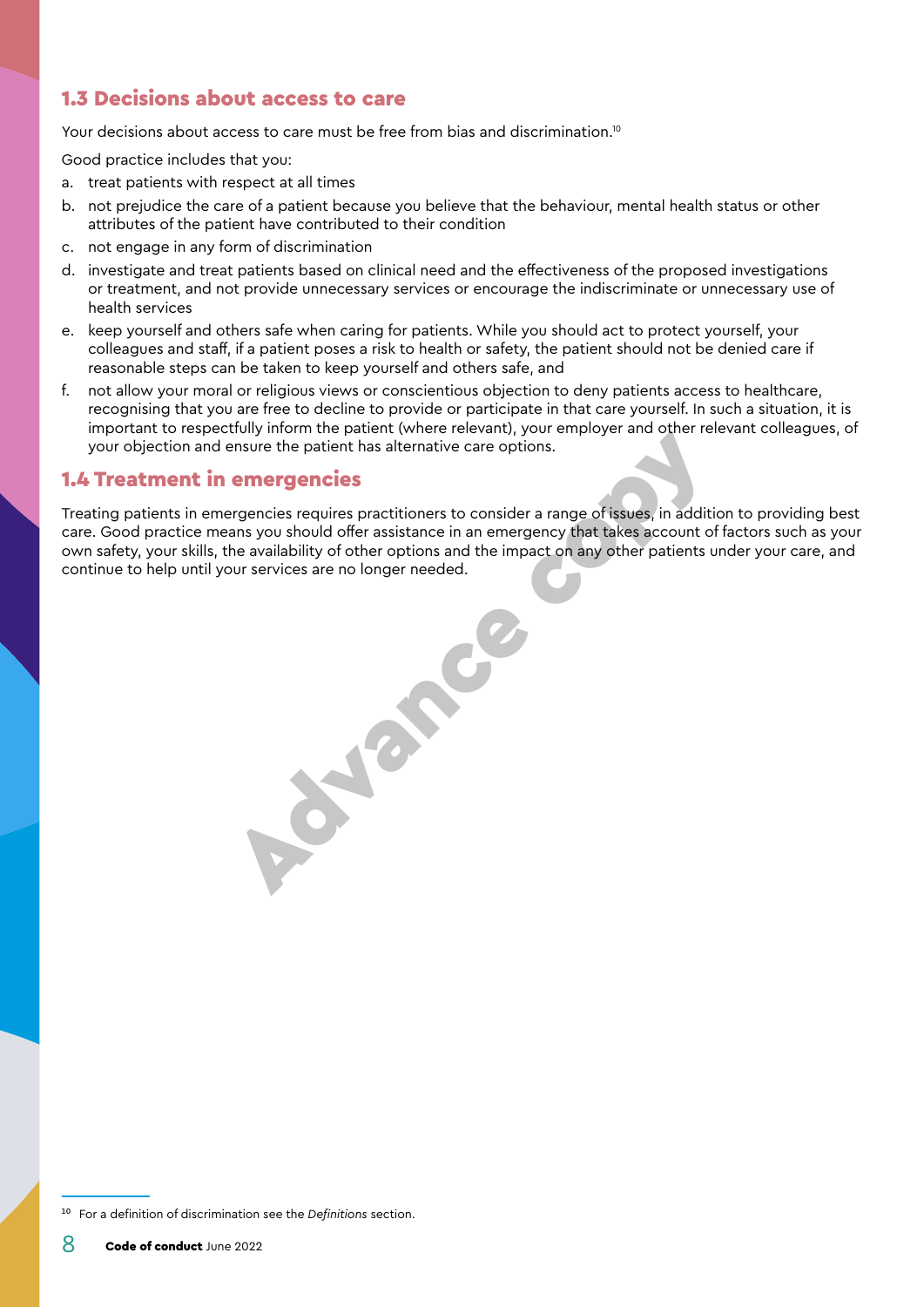# <span id="page-8-1"></span><span id="page-8-0"></span>2. Aboriginal and Torres Strait Islander health and cultural safety

**Principle 2:** Practitioners should consider the specific needs of Aboriginal and Torres Strait Islander Peoples and their health and cultural safety, including the need to foster open, honest and culturally safe professional relationships.

### 2.1 Aboriginal and/or Torres Strait Islander health

Aboriginal and Torres Strait Islander Peoples have inhabited and cared for the land as the First Peoples of Australia for millennia, and their diverse histories and cultures have uniquely shaped our nation. Aboriginal and Torres Strait Islander health means not just the physical wellbeing of an individual but refers to the social, emotional and cultural wellbeing of the whole community in which each individual is able to achieve their full potential as a human being, thereby bringing about the total wellbeing of their community. It is a whole-of-life view and includes the cyclical concept of life-death-life.<sup>11</sup>

Understanding and acknowledging factors such as colonisation and its impact on Aboriginal and Torres Strait Islander Peoples' health, helps inform care. In particular, Aboriginal and Torres Strait Islander Peoples bear the burden of gross social and health inequity. It is for these reasons that cultural safety in the context of Aboriginal and Torres Strait Islander health needs to be specifically considered.

### 2.2 Cultural safety for Aboriginal and Torres Strait Islander Peoples

Supporting good practice and the health of Aboriginal and Torres Strait Islander Peoples also includes cultural safety. For Aboriginal and Torres Strait Islander Peoples, the National Scheme's definition of cultural safety is as follows:

*Cultural safety is determined by Aboriginal and Torres Strait Islander individuals, families and communities.* 

*Culturally safe practice is the ongoing critical reflection of health practitioner knowledge, skills, attitudes, practising behaviours and power differentials in delivering safe, accessible and responsive healthcare free of racism.* , neps inform care. In particular, [A](https://www.health.gov.au/resources/publications/national-aboriginal-and-torres-strait-islander-health-plan-2013-2023)boriginal and Torres Strait Islander People<br>and health inequity. It is for these reasons that cultural safety in the correlath needs to be specifically considered.<br> **ty for Aboriginal an** 

To ensure culturally safe and respectful practice, you must:

- a. acknowledge colonisation and systemic racism, social, cultural, behavioural and economic factors which impact individual and community health
- b. acknowledge and address individual racism, your own biases, assumptions, stereotypes and prejudices and provide care that is holistic, free of bias and racism
- c. recognise the importance of self-determined decision-making, partnership and collaboration in healthcare which is driven by the individual, family and community
- d. foster a safe working environment through leadership to support the rights and dignity of Aboriginal and Torres Strait Islander people and colleagues.

See the Australian Government's National Aboriginal and Torres Strait Islander Health Plan 2013-2023 and the National Safety and Quality Health Service Standards [User guide for Aboriginal and Torres Strait Islander health.](https://www.safetyandquality.gov.au/publications-and-resources/resource-library/nsqhs-standards-user-guide-aboriginal-and-torres-strait-islander-health)

<sup>&</sup>lt;sup>11</sup> National Aboriginal Health Strategy Working Party 1989, National Aboriginal Health Strategy, Canberra.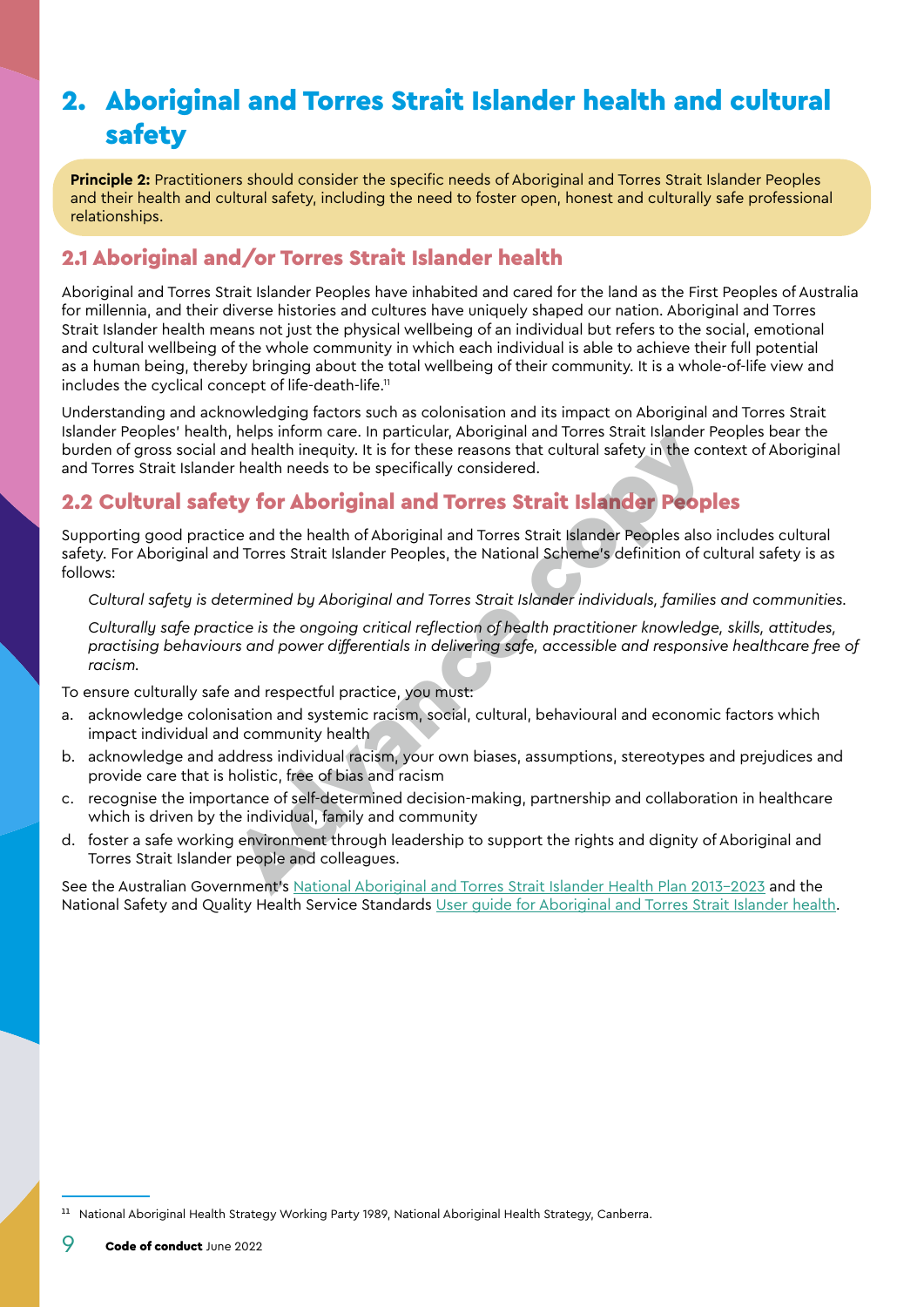# <span id="page-9-2"></span><span id="page-9-0"></span>3. Respectful and culturally safe practice for all

**Principle 3:** Respectful, culturally safe practice requires practitioners to have knowledge of how their own culture, values, attitudes, assumptions and beliefs influence their interactions with people and families, the community and colleagues. Practitioners should communicate with all patients in a respectful way and meet their privacy and confidentiality obligations including when communicating online.

### 3.1 Cultural safety for all communities

Australia is a culturally and linguistically diverse nation. *Section 2* (above) defines cultural safety for Aboriginal and Torres Strait Islander Peoples specifically for their status as First Nations Peoples. Culturally safe and respectful practice is important for all communities.

To ensure culturally safe and respectful practice, good practice includes that you:

- a. understand that only the patient and/or their family can determine whether or not care is culturally safe and respectful
- b. respect diverse cultures, beliefs, gender identities, sexualities and experiences of people, including among your team members
- c. acknowledge the social, economic, cultural, historic and behavioural factors influencing health at the individual, community and population levels
- d. adopt practices that respect diversity, avoid bias, discrimination and racism, and challenge belief based upon assumption (for example, based on gender, disability, race, ethnicity, religion, sexuality, age or political beliefs) ional, economic, cultural, historic and behavioural factors influencing hty and population levels<br>trespect diversity, avoid bias, discrimination and racism, and challeng<br>or example, based on gender, disability, race, ethni
- e. support an inclusive environment for the safety and security of the individual patient and their family, carers and/or significant others, and
- f. create a positive, culturally safe work environment through role modelling, and support the rights, dignity and safety of others, including patients and colleagues.

#### <span id="page-9-1"></span>3.2 Effective communication

Positive professional relationships are built on effective communication<sup>12</sup> between a practitioner and the patient they are caring for.

- a. communicate courteously, respectfully, compassionately and honestly with patients, their nominated partner, substitute decision-maker, carers, family and friends
- b. consider the age, maturity and intellectual capacity of young people and other groups that may have additional needs, and provide information in a way that they can understand
- c. are aware of health literacy issues, and take health literacy into account when communicating with people
- d. take all practical steps to meet the specific language, cultural, and communication needs of patients and their families, including by using translating and interpreting services where necessary, and being aware of how these needs affect understanding
- e. endeavour to confirm a patient understands any information communicated to them
- f. encourage and support patients to be well-informed about their health, and respect the right of patients to choose whether to participate in treatment or accept advice
- g. clearly and accurately communicate relevant and timely information about the patient to colleagues, within the bounds of relevant privacy requirements, and
- h. be non-judgemental and do not refer to people in a non-professional manner verbally or in correspondence/ records, including refraining from behaviour that may be interpreted as bullying<sup>13</sup> or harassment<sup>14</sup> and/or culturally unsafe.

<sup>&</sup>lt;sup>12</sup> Applies to all forms of communication including face to face and any digital form of communication, including email, online meeting technologies, internet, social media, etc.

<sup>13</sup> For a definition of bullying see the *[Definitions](#page-28-0)* section.

<sup>14</sup> For a definition of harassment see the *[Definitions](#page-28-0)* section.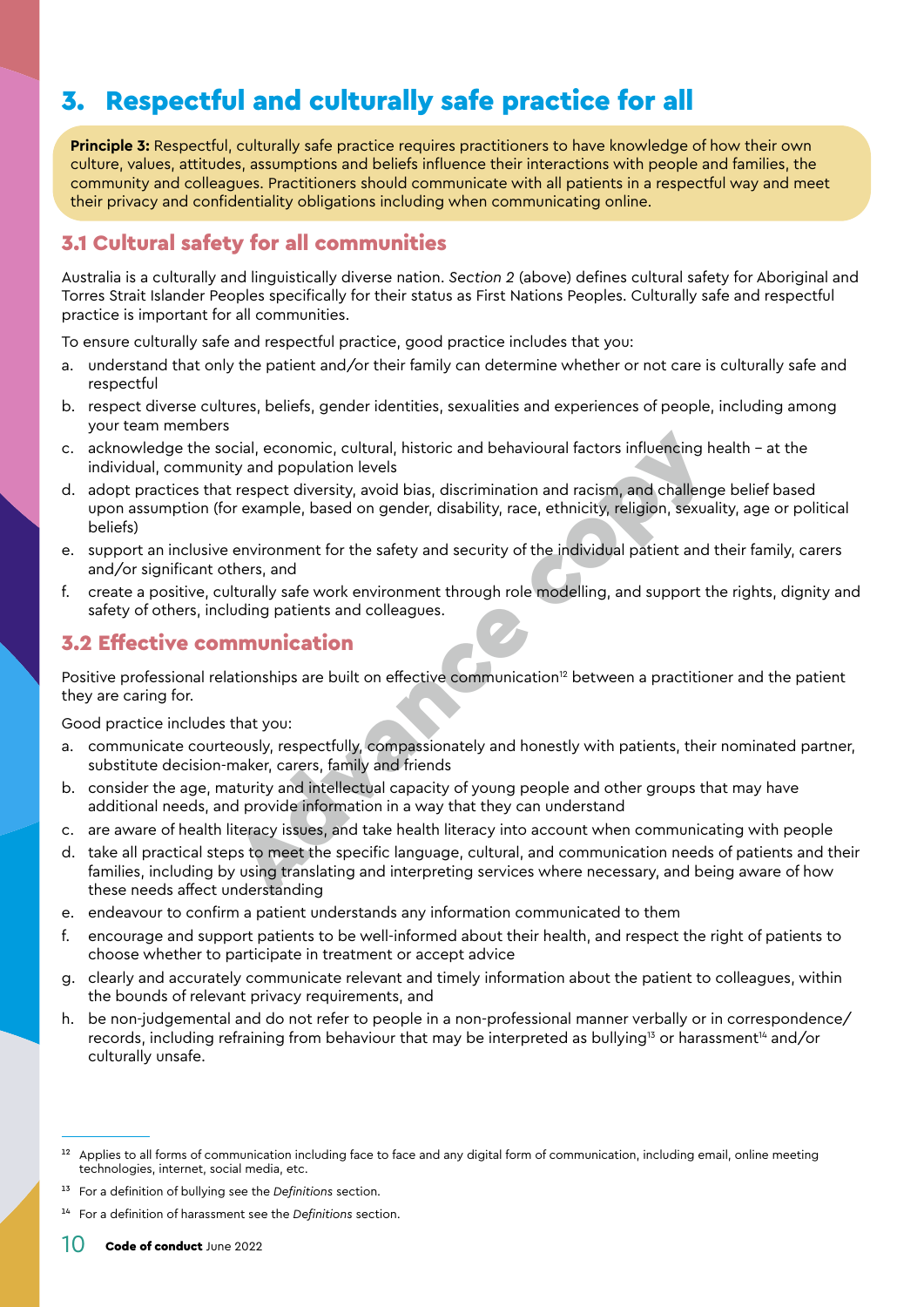### <span id="page-10-0"></span>3.3 Confidentiality and privacy

You have ethical and legal obligations to protect the privacy of patients. Patients have a right to expect that you will hold information about them in confidence, unless the release of information is required or authorised by law<sup>15</sup>, or is required to facilitate emergency care.

To protect privacy and confidentiality, good practice includes that you:

- a. respect the confidentiality and privacy of patients by seeking informed consent before disclosing information, including formally documenting such consent where possible
- b. provide surroundings to enable private and confidential consultations and discussions, particularly when working with multiple people at the same time, or in a shared space
- never access records when not professionally involved in the care of the person and/or authorised to do so
- d. ensure that all staff are aware of the need to respect the confidentiality and privacy of patients, and refrain from discussing patients in a non-professional context
- e. be aware of the requirements of the privacy and/or health records legislation that operate in the relevant states or territories, and apply them to information held in all formats, including electronic information<sup>16</sup>
- f. be aware that there are complex issues relating to genetic information, and seek appropriate advice about disclosure of this information
- g. do not transmit, share, reproduce or post any person's information or images, even if the person is not directly named or identified, without first getting written and informed consent. See also the [Social media](https://www.ahpra.gov.au/Publications/Social-media-guidance.aspx)  [guidance](https://www.ahpra.gov.au/Publications/Social-media-guidance.aspx) on Ahpra's website
- h. recognise a patient's right to access information contained in their health records, help them access it, and promptly facilitate the transfer of health information when requested by the patient, in accordance with local policy, and onlation<br>one, reproduce or post any person's information or images, even if the<br>lentified, without first getting written and informed consent. See also<br>s website<br>s right to access information contained in their health reco
- i. facilitate arrangements for the transfer or management of all health records in accordance with the legislation governing privacy and health records, when closing or relocating a practice.

#### 3.4 End-of-life care

You have a vital role in helping the community deal with the reality of death and its consequences.

In providing culturally safe end-of-life care<sup> $\sigma$ </sup>, good practice includes that you:

- a. understand the limits of healthcare in prolonging life, and recognise when efforts to prolong life may not be in the best interest of the patient
- b. accept that the patient has the right to refuse treatment, or request withdrawal of treatment, while ensuring they receive relief from distress
- c. respect diverse cultural practices and beliefs related to death and dying
- d. facilitate advance care planning and provide end-of-life care where relevant and in accordance with any legally valid advance care directive, local policy and legislation, and
- e. take reasonable steps to ensure support is given to patients and their families, even when it is not possible to meet their expectations or wishes, especially if different views exist.

<sup>&</sup>lt;sup>15</sup> See also the **Australian Privacy Principles**.

<sup>16</sup> For definition of electronic see the *[Definitions](#page-28-0)* section.

<sup>&</sup>lt;sup>17</sup> See also the [ACSQHC - End-of-life care](https://www.safetyandquality.gov.au/our-work/end-of-life-care-in-acute-hospitals/).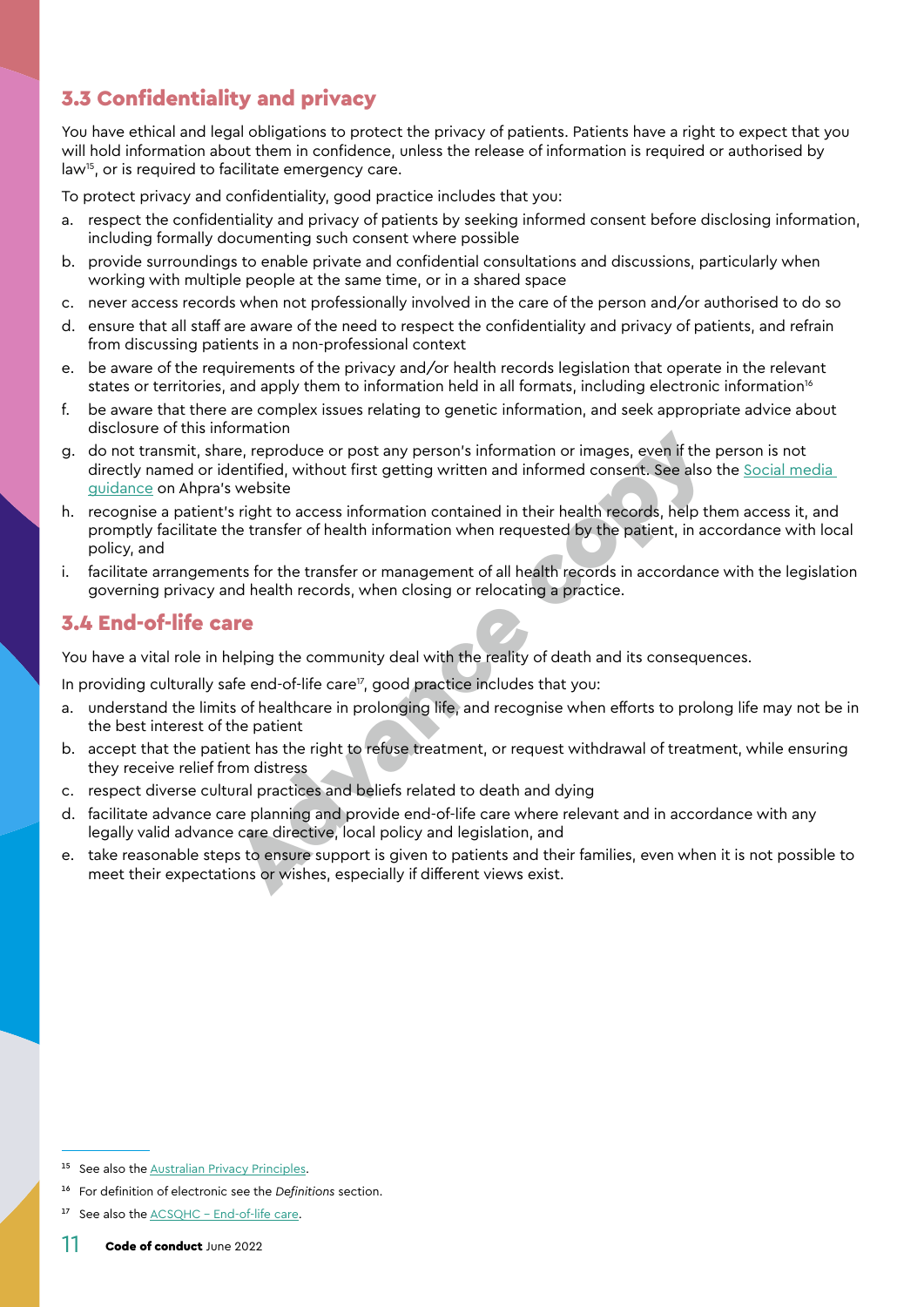# <span id="page-11-0"></span>4. Working with patients

**Principle 4:** Basing relationships on respect, trust and effective communication enables practitioners to work in partnership with patients. Practitioners should maintain effective and professional relationships with their patients and provide explanations that enable patients to understand and participate in their care.

#### 4.1 Partnership

A good partnership between you and your patient requires high standards of personal conduct.

Good practice includes that you:

- a. be courteous, respectful, compassionate and honest
- b. treat each patient as an individual
- c. encourage and support patients to be well-informed about their health, and to use this information wisely when they are making decisions, caring for themselves and managing their health, including through informed consent processes, and
- d. recognise that there is a power imbalance in the practitioner–patient relationship, and do not exploit patients physically, emotionally, sexually or financially (also see *Section [4.8 Personal relationships](#page-13-1)* and *Section [8.11](#page-23-1)  [Financial and commercial dealings](#page-23-1)*).

#### 4.2 Informed consent

Informed consent is a person's voluntary decision about healthcare that is made with knowledge and understanding of the benefits and risks involved.

- a. provide information to patients in a way they can understand before asking for their consent (see *Section [3.2](#page-9-1)  [Effective communication](#page-9-1)*)
- b. give the patient enough time to ask questions and make informed decisions
- c. act according to the patient's capacity for decision-making and consent, including when caring for children and young people, based on their maturity and capacity to understand, and the nature of the proposed care. You should consider the need for the consent of a parent, carer, guardian or other substitute decision maker
- d. get informed consent from the patient or where the patient does not have the capacity, from their parent, carer, guardian or other substitute decision-maker before carrying out any examination or investigation, providing treatment (this may not be possible in an emergency), or involving patients in teaching or research.18 When obtaining informed consent you should include information on material risks and expected outcomes and take into account any advance care directive (or similar) ally, sexually or financially (also see Section 4.8 Personal relationships a<br>percial dealings).<br> **nsent**<br>
erson's voluntary decision about healthcare that is made with knowled<br>
that you:<br>
to patients in a way they can unde
- e. get financial consent by discussing fees in a manner appropriate to the professional relationship and addressing the costs of all required services and get general agreement about the level of treatment to be provided, preferably before the service is provided
- f. inform your patients of the benefits, as well as associated costs or risks, when referring them for further investigation or treatment, which they may wish to clarify before proceeding, and
- g. document consent appropriately, including considering the need for written consent for procedures which are of higher risk or may result in serious injury or death.

<sup>18</sup> See sections *[10. Teaching, supervising and assessing](#page-25-1)* and *[11. Ethical research.](#page-26-1)*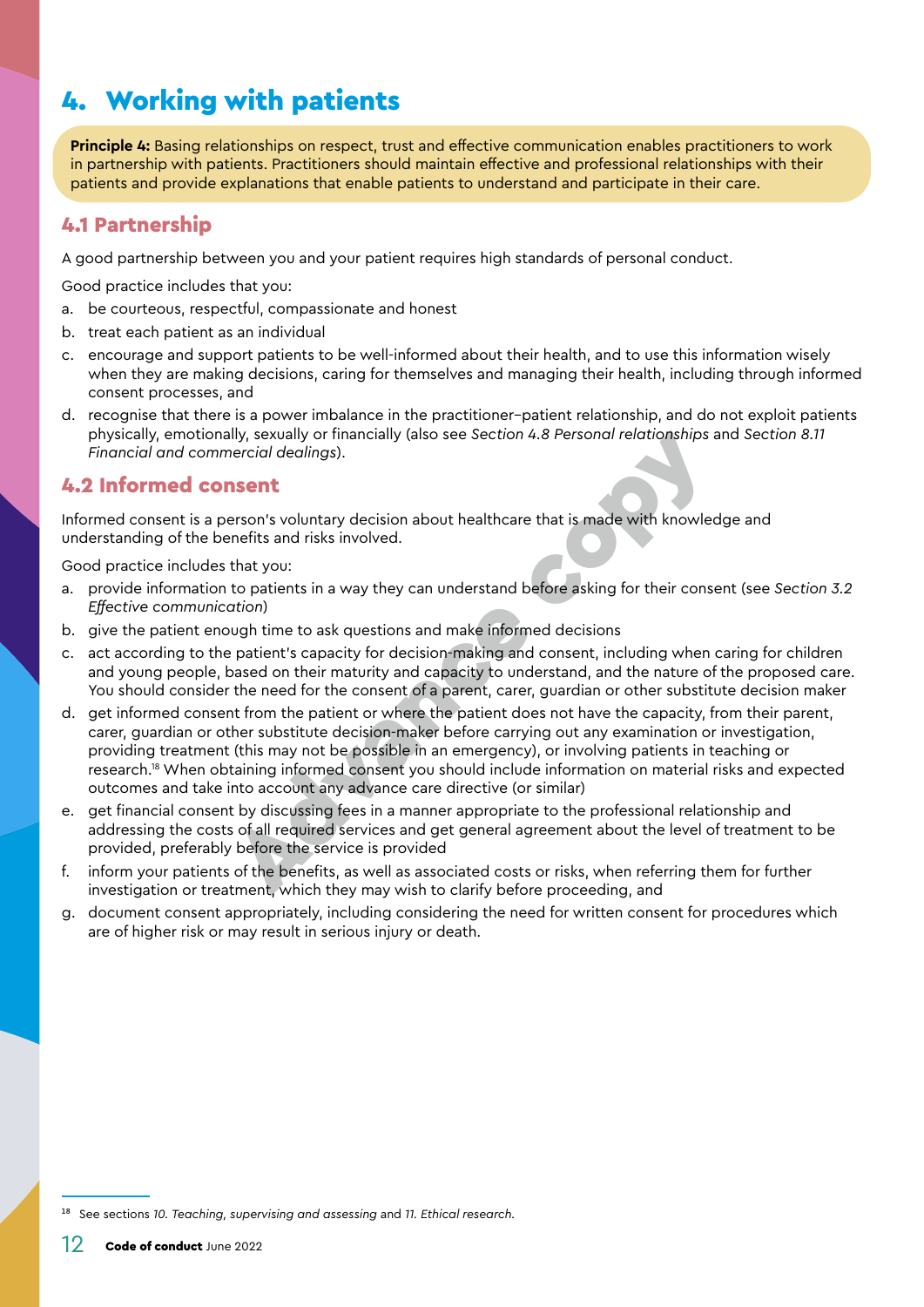#### <span id="page-12-0"></span>4.3 Children, young people and other patients who may have additional needs

Some patients have additional needs. These patients may include for example, children and young people, older people, those living with physical and/or cognitive disability, those with impaired decision-making capacity and those who are at higher risk, for example from family violence.

Good practice includes that you:

- a. place the interests and wellbeing of the patient first
- b. meet the relevant mandatory reporting legislation imposed to protect groups particularly at risk, including reporting obligations about the aged, child abuse and neglect
- c. be aware that increased advocacy may be necessary to ensure just access to healthcare
- d. ensure when communicating that you:
	- treat the patient with respect and listen to their views
	- encourage questions and answer those questions to the best of your ability
	- provide information in a way the patient can understand
	- recognise the role of parents, carers or guardians and, when appropriate, encourage the patient to involve their parents, carers or guardians in decisions about care, and
	- remain alert to patients who may be at risk, and notify appropriate authorities as required by law. This includes when a parent or guardian is refusing treatment for their child or young person and this decision may not be in the best interests of the child or young person. parameter of gasterial and neticle and notify appropriate authorities as requested or yound parameter of the child or young person.<br> **For Sand partners**<br> **Advance continuests**<br> **Advance constant and partners**<br> **Advance con**

#### 4.4 Relatives, carers and partners

Good practice includes that you:

- a. be considerate to relatives, carers, partners and others close to the patient, and respectful of their role in the care of the patient, and
- b. with appropriate consent, or where otherwise permitted, be responsive in providing information (also see *Section [3.2 Effective communication](#page-9-1)*).

### <span id="page-12-1"></span>4.5 Adverse events and open disclosure

When a person is harmed<sup>19</sup> by healthcare (adverse events), practitioners have a responsibility to be open and honest in communication with the patient to review what happened and to report appropriately.

When something goes wrong, good practice includes that you:

- a. document the adverse event or incident
- b. recognise what has happened and report the incident to the relevant authority as appropriate
- c. act immediately to rectify the problem, if possible, including seeking help and advice if needed
- d. apply the principles of open disclosure<sup>20</sup> and non-punitive approaches to incident management
- e. explain to the patient and relevant individuals as promptly and fully as possible in accordance with open disclosure policies, what has gone wrong, how it happened, how it might affect them and what is being done to prevent it from happening again
- f. listen to the patient, acknowledge any distress and provide appropriate support, including appropriate referral21
- g. comply with any relevant policies, procedures, reporting requirements, and relevant legislation<sup>22</sup> and seek advice from an employer or professional indemnity insurer if you are unsure about your obligations
- h. review adverse events and implement changes to reduce the risk of recurrence (see *Section [7. Minimising risk](#page-18-1)  [to patients](#page-18-1)*), and
- i. ensure patients have access to information about the processes for making a complaint or notification or raising a concern, for example through the relevant Health Complaints Commissioner or National Board/Ahpra website.

21 For a definition of referral see the *[Definitions](#page-28-0)* section.

<sup>&</sup>lt;sup>19</sup> From the ACSQHC [Australian Open Disclosure Framework:](https://www.safetyandquality.gov.au/our-work/open-disclosure/the-open-disclosure-framework) 'adverse event' means an incident in which a person receiving health care was harmed.

<sup>20</sup> See ACSQHC Australian Open Disclosure Framework.

<sup>&</sup>lt;sup>22</sup> Some states and territories may have Duty of candour legislation in place that may also apply.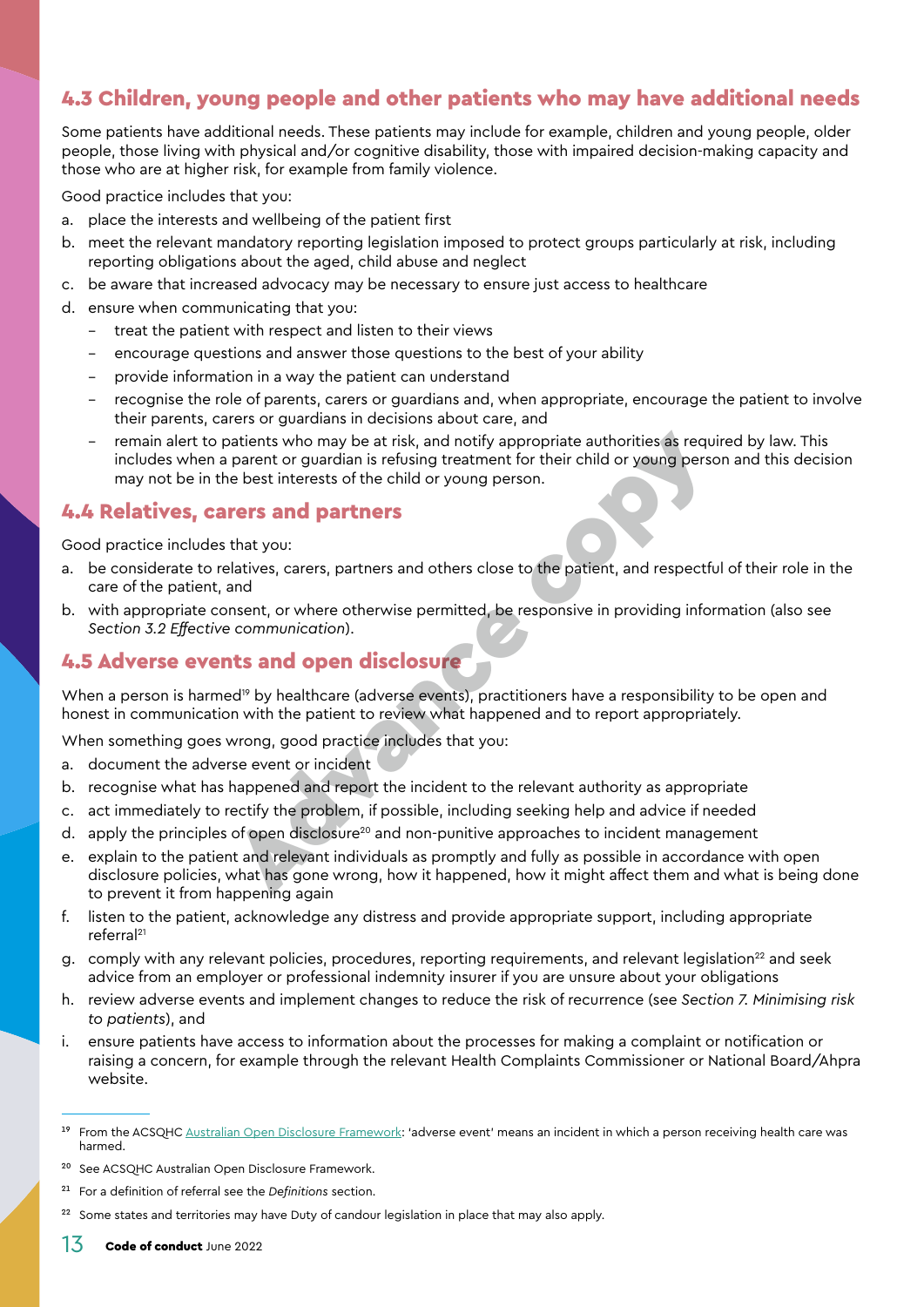### <span id="page-13-0"></span>4.6 Complaints

Patients have a right to raise concerns about their care.

When a concern or complaint is raised good practice includes that you:

- a. acknowledge the patient's right to raise concerns/complain
- b. provide information about the complaints system
- c. work with the patient to resolve the issue, locally where possible
- d. ensure the complaint or notification does not affect the patient's care adversely; in some cases, it may be advisable to refer them to another practitioner
- e. when notified of a complaint or notification made to a regulator such as the National Board/Ahpra, work cooperatively with the regulator to provide a prompt, open and constructive response including an explanation, and
- f. comply with relevant complaints and notifications legislation, policies and procedures.

For additional guidance see the [Concerns about practitioners](https://www.ahpra.gov.au/Notifications.aspx) page on Ahpra's website.

### 4.7 Ending a professional relationship

In some circumstances, the relationship between a practitioner and a patient may become ineffective or compromised and may need to end. Good practice involves ensuring that the patient is informed adequately of your decision to end the relationship and facilitating arrangements for the continuing care of the patient, including passing on relevant clinical information. the relationship between a practitioner and a patient may become in<br>need to end. Good practice involves ensuring that the patient is inform<br>the relationship and facilitating arrangements for the continuing care<br>evant clini

#### <span id="page-13-1"></span>4.8 Personal relationships

Good practice includes recognising the potential conflicts, risks and complexities of providing care<sup>23</sup> to those in a close personal relationship. Providing care to anyone you have a close personal relationship with, for example close friends, work colleagues and family members, can be inappropriate because of the lack of objectivity, possible discontinuity of care and risks to the practitioner or patient.

If circumstances require you to provide care to someone in a close relationship, for example in an emergency, good practice requires that you:

- a. keep adequate records
- b. maintain confidentiality
- c. carry out an adequate assessment
- d. get appropriate consent to the circumstances which is acknowledged by you and the patient
- e. do not allow the personal relationship to impair clinical judgement
- f. maintain the option to discontinue care at all times, and
- g. if care is discontinued, ensure that you refer the patient when necessary and/or appropriate.

<sup>23</sup> For a definition of providing care see the *[Definitions](#page-28-0)* section.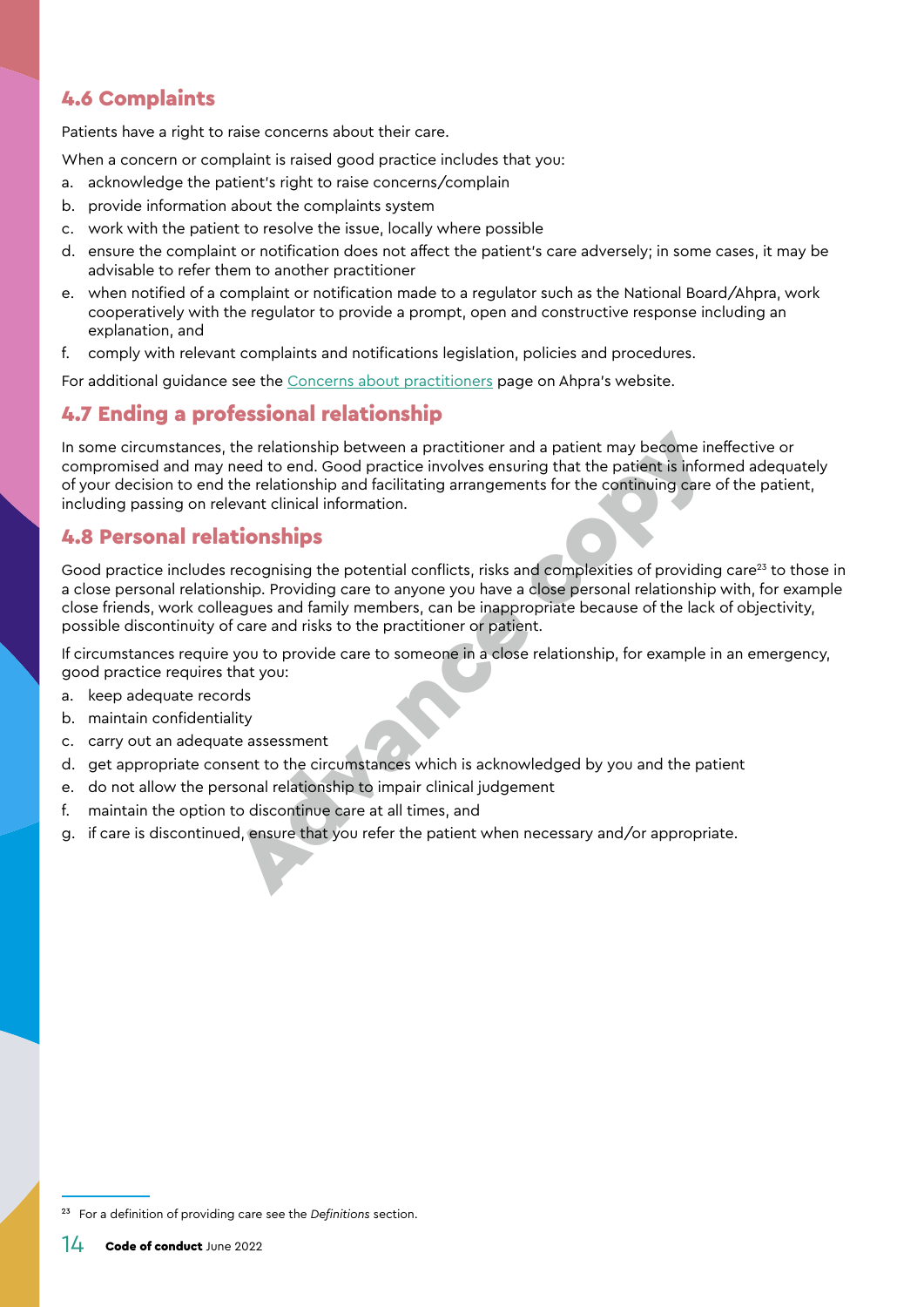### <span id="page-14-0"></span>4.9 Professional boundaries

Professional boundaries allow you and your patient to engage safely and effectively in a therapeutic relationship. Professional boundaries mean the clear separation that should exist between professional conduct aimed at meeting the health needs of patients and your own personal views, feelings and relationships which are not relevant to the therapeutic relationship.

Professional boundaries are integral to a good practitioner–patient relationship. They promote good care for patients and protect both parties.

Good practice includes that you:

- a. recognise the inherent power imbalance in the patient-practitioner relationship and maintain professional boundaries
- b. be clear about the professional boundaries that must exist in professional relationships for objectivity in care, and avoid conflicts of interest, as well as under or over-involvement
- c. never use your position to establish or pursue a sexual, exploitative or otherwise inappropriate relationship with anybody under your care; this includes those close to the patient, such as their carer, guardian, spouse, or the parent/carer/guardian of a child patient
- d. recognise that sexual and other personal relationships with people who have previously been your patients are usually inappropriate, depending on the extent of the professional relationship and the vulnerability of a previous patient, and
- e. do not express personal beliefs to patients in ways that exploit their vulnerability, or that are likely to cause them distress.

You need to be aware of and comply with any guidelines of your National Board in relation to professional boundaries.

#### 4.10 Working with multiple patients

When you are considering treating multiple patients simultaneously in class or group work, or more than one patient at the same time, you should consider whether this mode of treatment is appropriate to the patients involved, including whether it could compromise the quality of care, whether it is culturally safe and whether confidentiality and privacy can be provided. Exergence transformation and other personal relationships with proposition and other processional relationship and the provious patient, and<br>the provious patient, and<br>the m distinss, personal beliefs to patients in ways th

#### 4.11 Closing or relocating a practice

When closing or relocating a practice, or when you retire or move between practices, good practice includes that you:

- a. give advance notice if possible and as early as possible, and
- b. facilitate arrangements for the continuing care of all current patients, including the transfer or appropriate management of all patient records, while following the law governing privacy and health records in the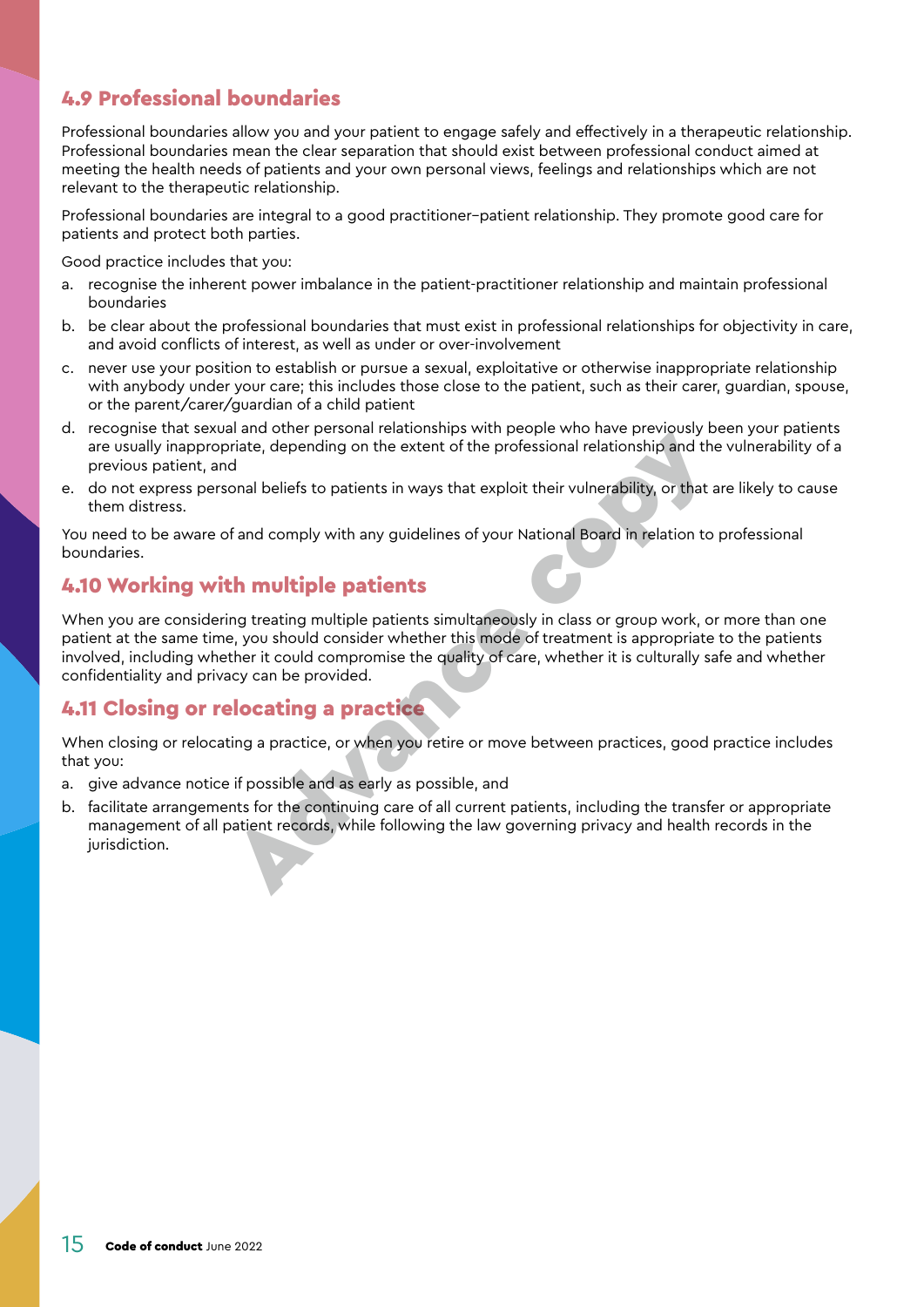# <span id="page-15-0"></span>5. Working with other practitioners

**Principle 5:** Good relationships with colleagues and other practitioners strengthen the practitioner-patient relationship, collaboration and enhance patient care. Good relationships require healthcare to be free of discrimination, bullying and harassment.

#### 5.1 Respect for colleagues and other practitioners

Good care is enhanced when there is mutual respect and clear communication between all health professionals involved in the care of the patient.

Good practice includes that you:

- a. communicate clearly, effectively, respectfully and promptly with colleagues and with other practitioners caring for the patient
- b. acknowledge and respect the contribution of all practitioners involved in the care of the patient, and
- c. behave professionally and courteously toward colleagues and other practitioners at all times, including when using social media.

#### 5.2 Teamwork and collaboration

Many practitioners work closely with a wide range of other practitioners, with benefits for patient care.

Effective collaboration is a fundamental aspect of good practice and teamwork. Good patient care requires coordination between all treating practitioners. Healthcare is improved when there is mutual respect and clear, culturally safe communication, as well as an understanding of the responsibilities, capacities, constraints and ethical codes of each other's health professions. Working in a team or collaboratively does not alter your personal accountability for professional conduct and the care you provide. **5.2 Teamwork and collaboration**<br>
Many practitioners work closely with a wide range of other practitioners, with benefits for pat<br>
Effective collaboration is a fundamental aspect of good practice and teamwork. Good patien

When working in a team or collaboratively, good practice includes that you:

- understand your role and the role of other team members and attend to the responsibilities associated with that role
- b. advocate for a clear delineation of roles and responsibilities, including that there is a recognised team leader or coordinator even though care within the team may be provided by different practitioners from different health professions within different models of care
- c. communicate effectively with other team members or practitioners, including to support continuity of care
- d. inform patients about the roles of team members or other practitioners, and be clear who has ultimate responsibility for coordinating the patient's care
- e. act as a positive role model for team members, and
-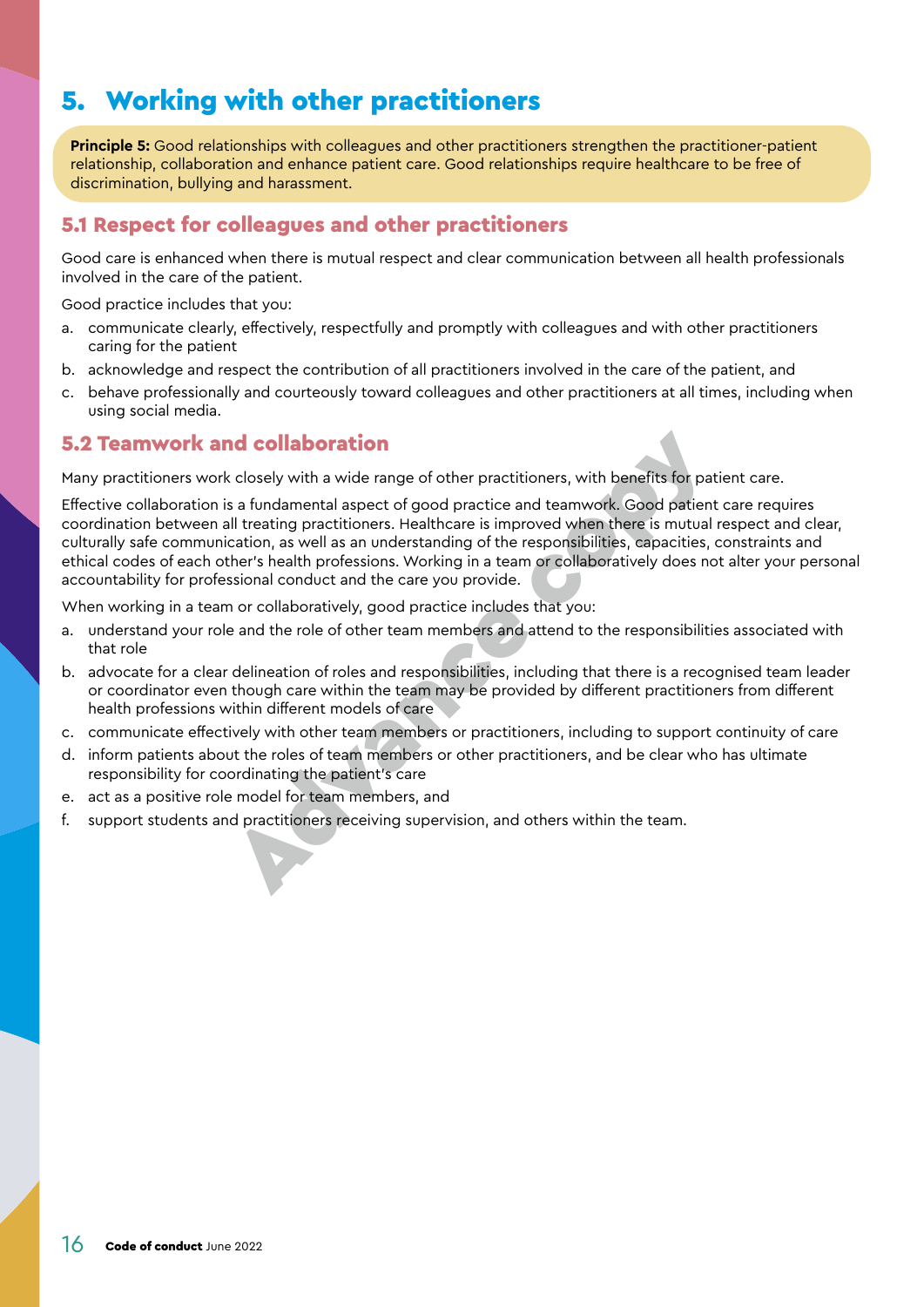### <span id="page-16-0"></span>5.3 Discrimination, bullying and harassment

There is no place for discrimination<sup>24</sup> (including racism), bullying and harassment, including sexual harassment,<sup>25</sup> in healthcare in Australia. Practitioners are expected to contribute to a culture of respect and safety for all. Discrimination, bullying and harassment adversely affect individual health practitioners, increase risk to patients and compromise effective teamwork by healthcare teams. Respect is a cornerstone of good practice and of patient safety. It is a feature of constructive relationships between practitioners, their peers and colleagues on healthcare teams, and with patients.

Concerns about disrespectful behaviour are often best handled locally, however when discrimination, bullying and harassment is affecting public safety there may be grounds for regulatory action by the National Board, such as imposing conditions or accepting an undertaking from the practitioner.

Good practice includes that you:

- a. never engage in, ignore or excuse discrimination, bullying and harassment
- b. recognise that bullying and harassment takes many forms, including behaviours such as sexual harassment, physical and verbal abuse, racism, discrimination, violence, aggression, humiliation, pressure in decisionmaking, exclusion and intimidation directed towards colleagues and other people
- c. understand social media is sometimes used as a mechanism to bully or harass, and you should not engage in, ignore or excuse such behaviour
- d. do or say something about discrimination, bullying or harassment by others when you see it and report it when appropriate
- e. take appropriate action if you are in a leadership/management role
- f. escalate your concerns if an appropriate response does not occur
- g. refer concerns about discrimination, bullying or sexual harassment to National Boards/Ahpra when there is ongoing and/or serious risk to patients, students, trainees, colleagues or healthcare teams (in addition to mandatory reporting obligations), and
- h. support colleagues who report bullying and harassment.

For additional guidance see the Australian Human Rights Commission Fact sheet.

#### 5.4 Delegation, referral and handover

- take reasonable steps to ensure that any person to whom you delegate, $26$  refer $27$  or hand over $28$  to has the qualifications and/or experience and/or knowledge and/or skills to provide the care needed
- b. understand that, although as delegating practitioner you will not be accountable for the decisions and actions of those to whom you delegate, you remain responsible for the overall management of the patient and for the decision to delegate, and the behaviour<br>
a about discrimination, bullying or harassment by others when you see<br>
tion if you are in a leadership/management role<br>
rms if an appropriate response does not occur<br>
arms if an appropriate response does not
- c. always communicate sufficient, timely information about the patient and the treatment needed to enable the continuing safe care of the patient.

<sup>24</sup> Discrimination can be against the law if it based on a person's race (including colour, national or ethnic origin or immigrant status) or gender, sex, pregnancy or marital status, age, disability or sexual orientation, gender identity and intersex status. Australian Human Rights Commission [Workplace discrimination, harassment and bullying.](https://humanrights.gov.au/our-work/employers/workplace-discrimination-harassment-and-bullying)

<sup>25</sup> For definitions of discrimination, bullying, racism, harassment and sexual harassment see the *[Definitions](#page-28-0)* section.

<sup>26</sup> For a definition of delegation see the *[Definitions](#page-28-0)* section

<sup>27</sup> For a definition of referral see the *[Definitions](#page-28-0)* section

<sup>28</sup> For a definition of handover see the *[Definitions](#page-28-0)* section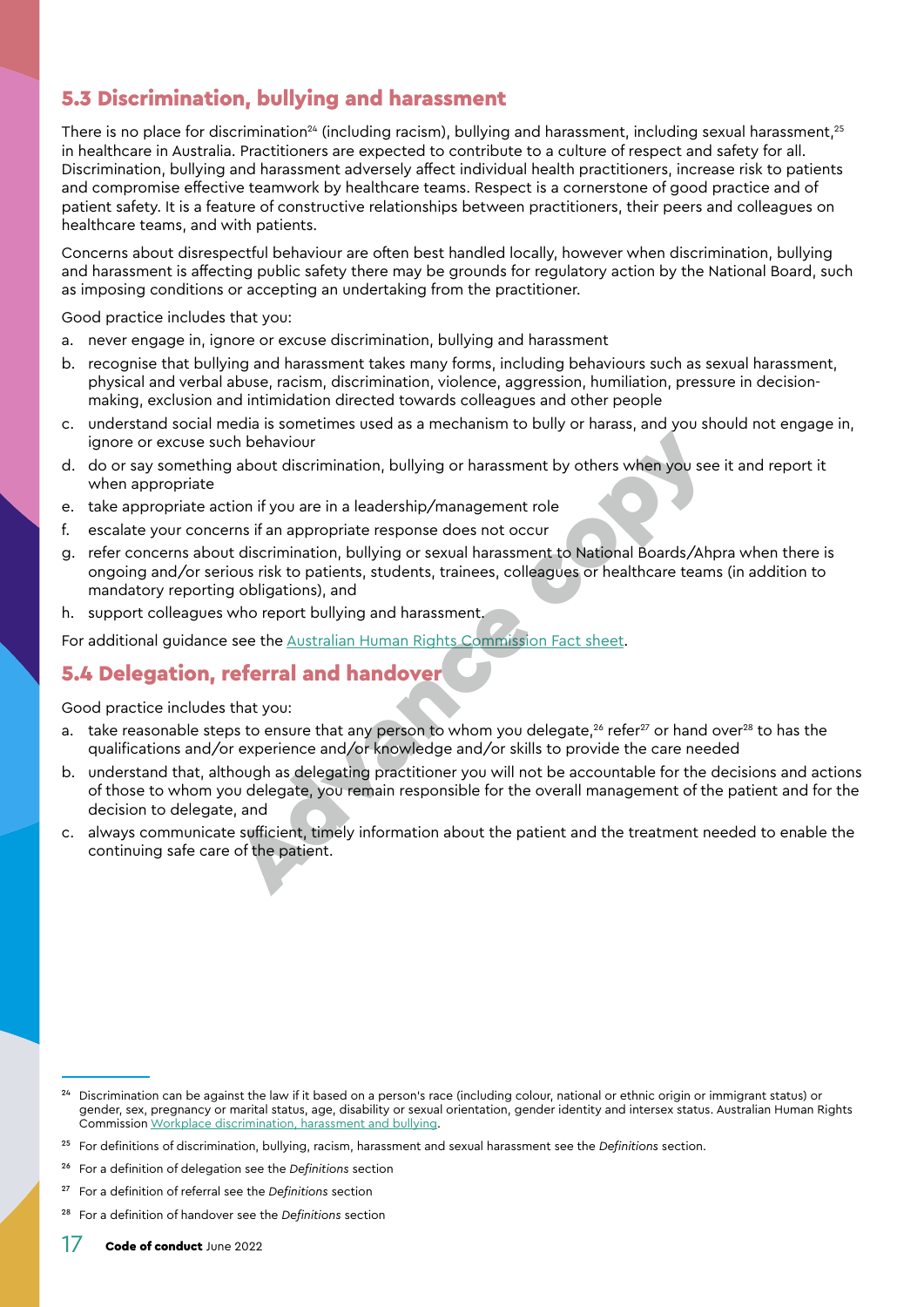# <span id="page-17-0"></span>6. Working within the healthcare system

**Principle 6:** Practitioners have a responsibility to contribute to the effectiveness and efficiency of the healthcare system and use resources wisely.

#### <span id="page-17-1"></span>6.1 Use healthcare resources wisely

It is important to use healthcare resources wisely.

Good practice includes that you:

- a. ensure the services you provide are appropriate, necessary and likely to benefit the patient
- b. uphold the right of patients to gain access to the necessary level of healthcare, and, whenever possible, help them to do so
- c. support the transparent and equitable allocation of healthcare resources, and
- d. understand that your use of resources can affect the access other patients have to healthcare resources.

#### 6.2 Health advocacy

There are significant disparities in the health status of various groups in the Australian community. These disparities result from social, cultural, historic, geographic, environmental, physiological, psychological and other factors. Some groups who experience health disparities include Aboriginal and/or Torres Strait Islander Peoples; people with disabilities; those who are gender or sexuality diverse; and those from socially, culturally and linguistically diverse backgrounds including asylum seekers and refugees. There are significant disparities in the health status of various groups in the Australian community. These disparities result from social, cultural, historic, geographic, environmental, physiological, psychological and di

In advocating for community and population health, good practice includes that you use your expertise and influence to protect and advance the health and wellbeing of individuals, as well as communities and populations.

#### 6.3 Public health

Practitioners have a responsibility to promote the health of the community through infection and disease prevention and control, education and, where relevant, screening.

- a. understand and apply the principles of public health, including health education, health promotion, infection and disease prevention and control, and health screening, and use the best available evidence in making practice decisions
- b. participate in efforts to promote the health of the community, including through effective infection prevention and control measures and appropriate use of antimicrobial medication to minimise resistance, and
-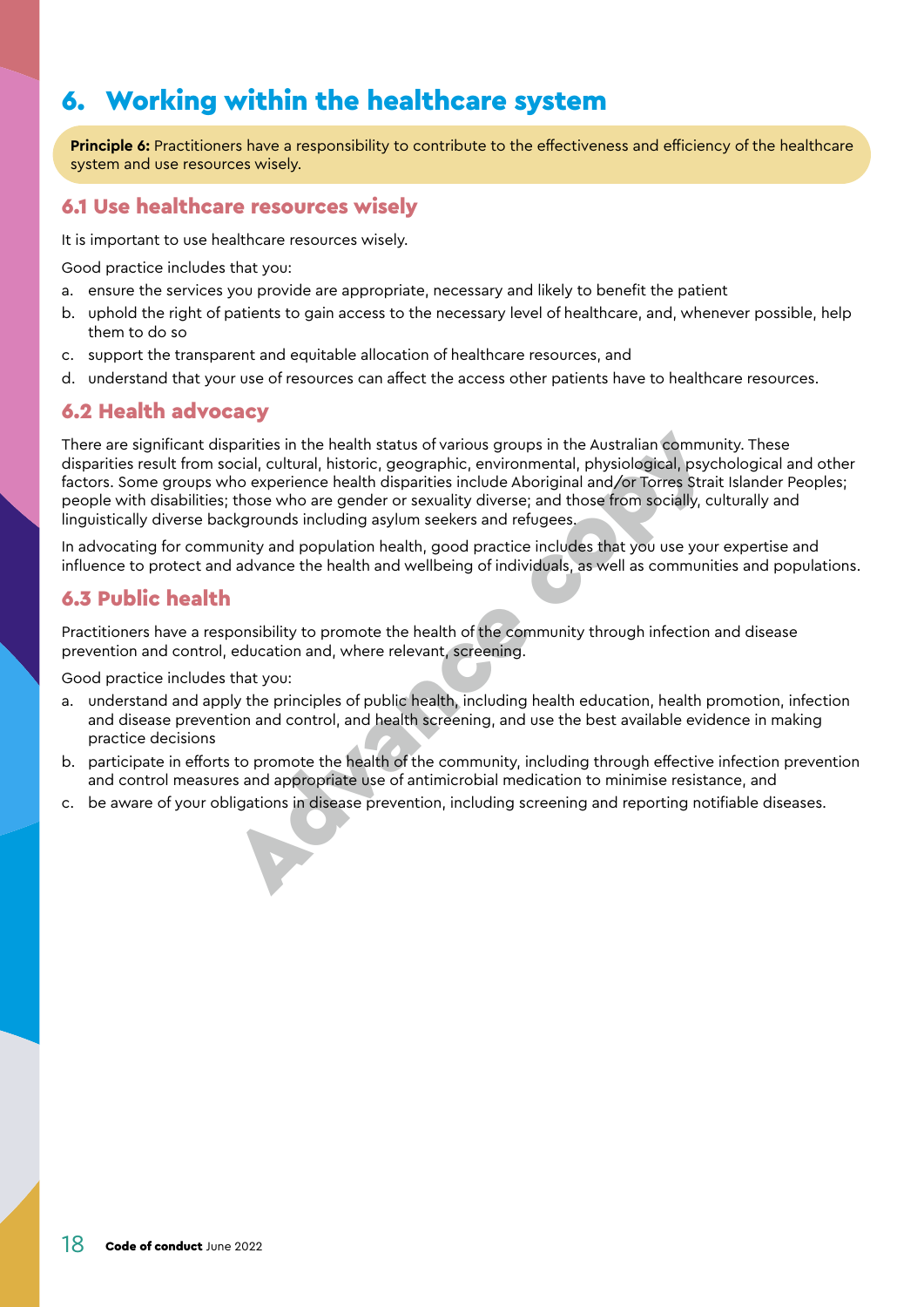# <span id="page-18-1"></span><span id="page-18-0"></span>7. Minimising risk to patients

**Principle 7:** Good practice involves putting patient safety, which includes cultural safety, first. Practitioners should minimise risk by maintaining their professional capability through ongoing professional development and self-reflection and understanding and applying the principles of clinical governance, risk minimisation and management in practice.

#### 7.1 Risk management

Good practice in relation to risk management includes that you:

- a. practise cultural safety as detailed in *Sections [2](#page-8-1)* and *[3](#page-9-2)*
- b. understand the importance of clinical governance<sup>29</sup> and your obligations, where relevant
- participate in quality assurance and improvement systems where available
- d. develop and implement risk management processes that identify and minimise risk to reduce harm to patients<sup>30</sup> and/or to respond to adverse events, if you practise in a setting where local systems are not in place
- e. participate in systems for surveillance and monitoring of adverse events and 'near misses', including reporting such events to the relevant authority where applicable
- f. ensure systems are in place for raising concerns about risks to patients, if you have clinical leadership/ management responsibilities
- g. work to reduce error and improve patient safety, including within available systems
- h. support colleagues who raise concerns about the safety of patients, and
- i. take all reasonable steps to address the issue if there is reason to think that the safety of patients may be compromised.

#### 7.2 Practitioner performance

The welfare of patients may be put at risk if a practitioner is performing poorly.

If there is a risk, good practice includes that you:

- recognise and take steps to minimise the risks of fatigue, including complying with relevant state and territory occupational health and safety legislation Is on sovemance and monitomy or a[dv](#page-24-2)erse events [an](#page-24-1)d heat misses,<br>lelevant authority where applicable<br>in place for raising concerns about trisks to patients, if you have clinical<br>sibilities<br>rand improve patient safety, inclu
- b. follow the guidance in *Section 9.1 Your health* if you know or suspect that you have a health condition that could adversely affect your judgement or performance
- c. take steps to protect patients from being placed at risk of harm posed by a colleague's conduct, practice or ill health (see *Section 9.2 Other practitioners' health*)
- d. comply with statutory reporting requirements, including mandatory notifications requirements under the National Law
- e. take appropriate steps to assist a colleague to get help if you have concerns about their performance or fitness to practise, and
- f. seek advice from an experienced colleague, your employer/s, practitioner health advisory services, professional indemnity insurers, the National Boards/Ahpra or a professional organisation if you are not sure what to do.

See [ACSQHC NSQHS Standards Risk Management Approach.](https://www.safetyandquality.gov.au/publications-and-resources/resource-library/nsqhs-standards-risk-management-approach)

<sup>29</sup> For a definition of clinical governance see the *[Definitions](#page-28-0)* section. For additional information see [ACSQHC National Model Clinical](https://www.safetyandquality.gov.au/topic/national-model-clinical-governance-framework)  [Governance Framework](https://www.safetyandquality.gov.au/topic/national-model-clinical-governance-framework) and **ACSQHC Clinical Governance Standard**.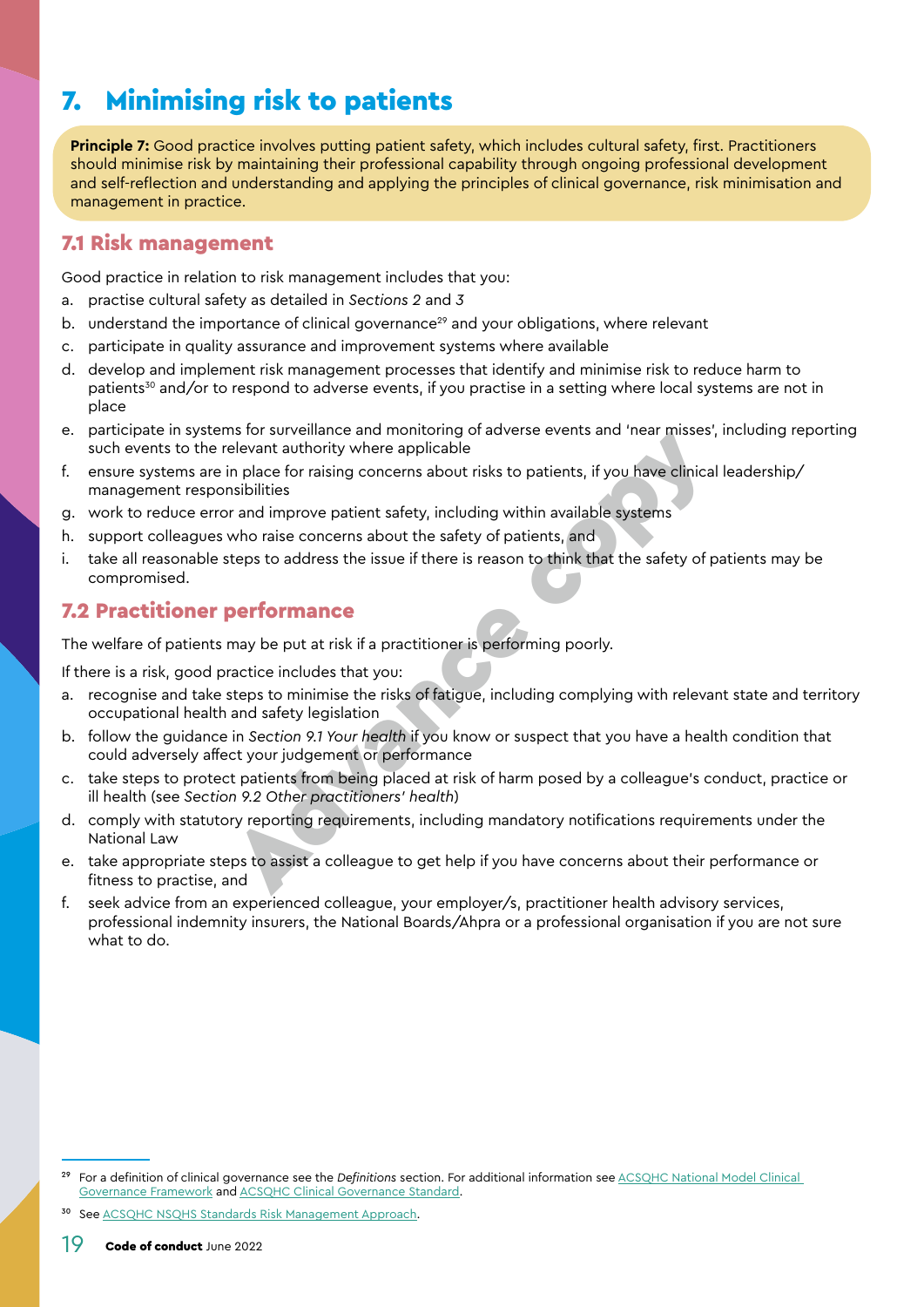### <span id="page-19-0"></span>7.3 Maintaining and developing professional capability

Maintaining and developing appropriate and current knowledge, skills and professional behaviour are core aspects of good, culturally safe practice, requiring self-reflection and participation in relevant professional development, practice improvement and performance-appraisal processes to continually develop professional capabilities. These activities must continue through a practitioner's working life as science and technology develop and society changes.

#### 7.4 Continuing professional development (CPD)

Development of knowledge, skills and professional behaviour must continue throughout a practitioner's working life. Good practice involves you keeping knowledge and skills up to date to ensure that you continue to work within your competence and scope of practice. The National Law requires practitioners to do CPD.<sup>31</sup>

**Adams** con

<sup>&</sup>lt;sup>31</sup> Refer to your National Board's registration standard and guidelines on CPD for details of these requirements.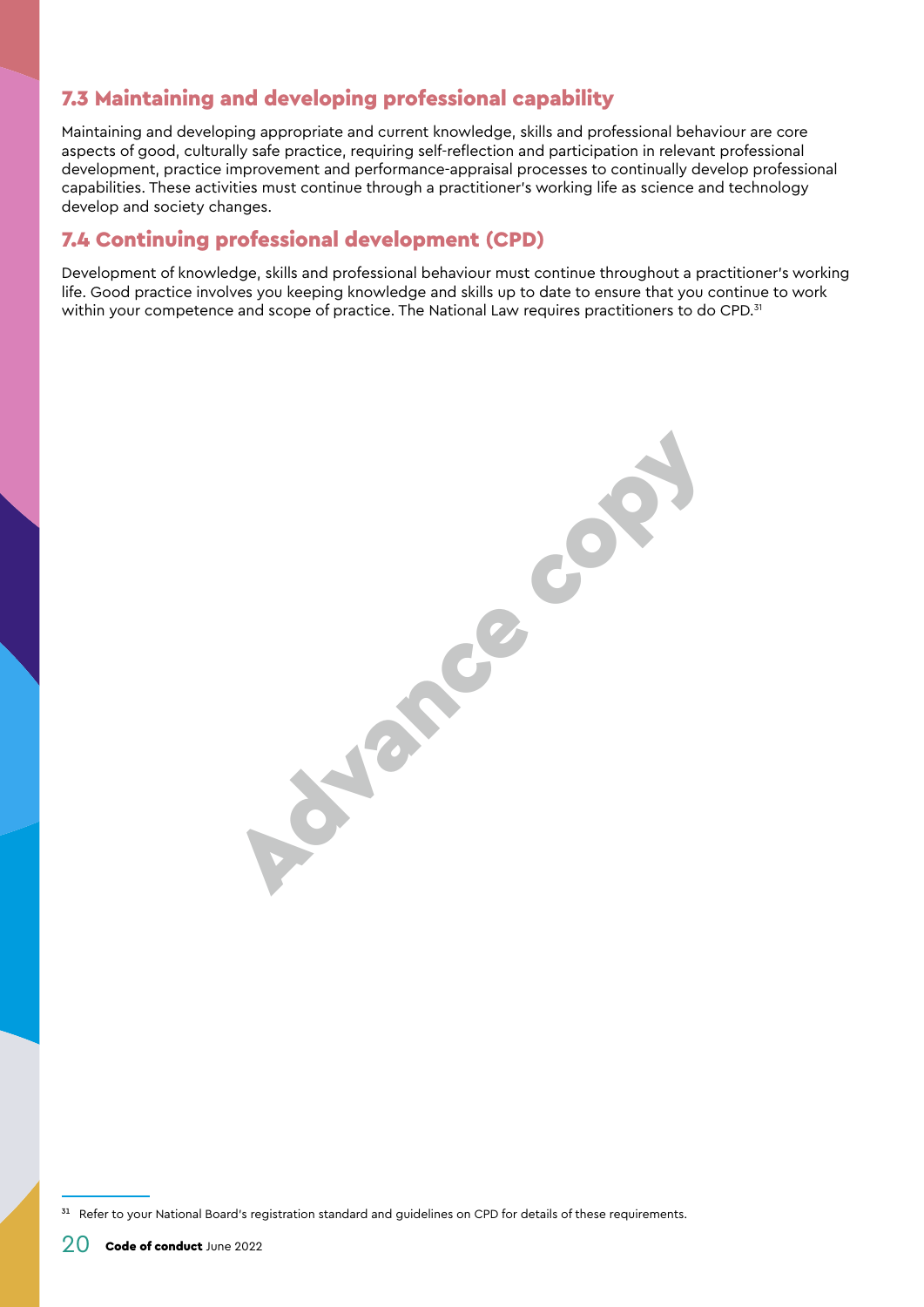# <span id="page-20-0"></span>8. Professional behaviour

**Principle 8:** Practitioners must display a standard of professional behaviour that warrants the trust and respect of the community. This includes practising ethically and honestly.

#### 8.1 Reporting obligations

Practitioners have statutory responsibility under the National Law to report certain matters to the National Boards/Ahpra: please refer to the Board's guidelines on mandatory notifications and Sections 130 and 141 of the National Law. Practitioners also have professional obligations to report to the National Boards/Ahpra and their employer/s if they have had any limitations placed on their practice.

Good practice includes that you:

- a. are aware of these reporting obligations
- b. comply with any reporting obligations that apply to your practice, and
- c. seek advice from your National Board, professional indemnity insurer or other relevant bodies if you are unsure about your obligations.

For additional information see Making a mandatory notification on Ahpra's [Concerns about practitioners](https://www.ahpra.gov.au/Notifications.aspx) webpage.

### 8.2 Vexatious notifications (complaints/concerns)

A vexatious notification<sup>32</sup> (complaint/concern) is one without substance, made with an intent to cause distress, detriment or harassment to a practitioner named in the notification. Legitimate notifications (complaints/ concerns) are motivated by genuine concerns about patient safety.

Good practice includes that you:

- a. raise genuine concerns about risks to patient safety to the appropriate authority (locally and/or the relevant National Board) and comply with mandatory notifications requirements, and
- b. do not raise notifications (complaints/concerns) that are vexatious or not in good faith about other health practitioners. These claims may be viewed as unprofessional conduct or professional misconduct and the Board may take regulatory action.

#### <span id="page-20-1"></span>8.3 Health records

Maintaining clear and accurate health records is essential for the continuing good care of patients. You should be aware that some National Boards have specific guidelines in relation to records.

- keep accurate, up-to-date, factual, objective and legible records that report relevant details of clinical history, clinical findings, investigations, information given to patients, medication and other management in a form that can be understood by other health practitioners on see Making a mandatory notification on Ahpra's Concerns about provided and the proplaint of the complaints of the complaints of the proplaint (somewhile and the specifications (<br>
The complaint (somewhile and in the noti
- b. ensure that records are held securely and are not subject to unauthorised access. This includes protecting the privacy and integrity of electronic records
- c. ensure that records show respect for patients and do not include demeaning or derogatory remarks
- d. ensure that records are sufficient to facilitate continuity of care
- e. make records at the time of events or as soon as possible afterwards
- f. recognise the right of patients to access information contained in their health records and facilitate that access, and
- g. promptly facilitate the transfer or management (including disposal) of health information in accordance with legislation on privacy and health records when requested by patients, or when closing or relocating a practice.

<sup>32</sup> For a definition of vexatious notification see the *[Definitions](#page-28-0)* section.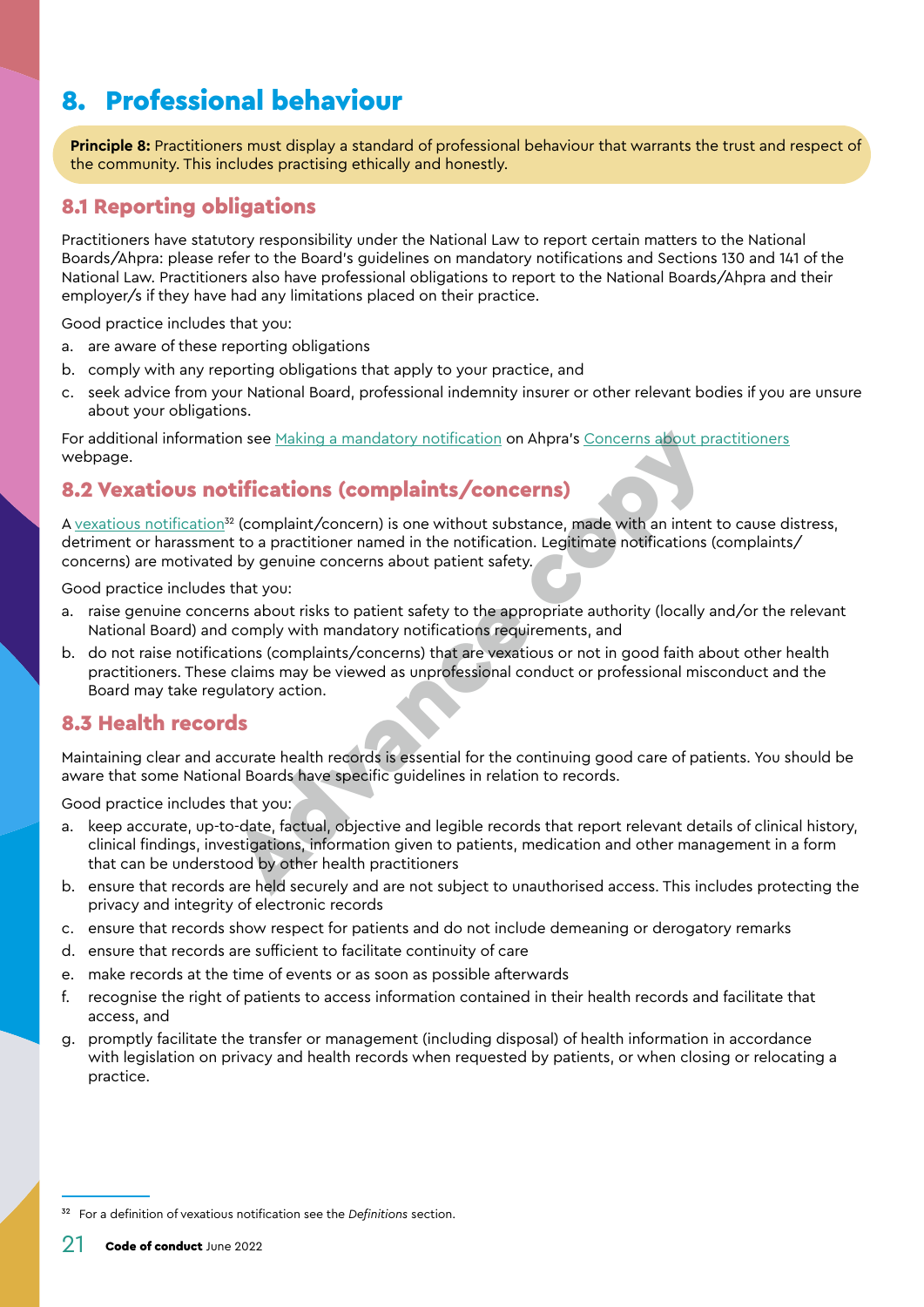#### <span id="page-21-0"></span>8.4 Insurance

You have a statutory requirement to ensure that you have appropriate professional indemnity insurance (PII) arrangements in place when you practise (see your National Board's *Professional indemnity insurance arrangements registration standard*).

#### 8.5 Advertising

Advertisements for services can provide useful information to patients. However, advertising should not be false, misleading or deceptive, use testimonials about clinical aspects of a regulated health service, create an unreasonable expectation of benefit or encourage the indiscriminate or unnecessary use of regulated health services. Advertising that offers a gift, discount or other inducement to attract someone to use the regulated health service or business must state the offer's terms and conditions in plain language.

Good practice involves complying with the advertising requirements of the National Law (explained in the National Boards' [Guidelines for advertising a regulated health service\)](https://www.ahpra.gov.au/Publications/Advertising-hub/Advertising-guidelines-and-other-guidance/Advertising-guidelines.aspx) and relevant Commonwealth, state and territory legislation on consumer protection, fair trading and therapeutic goods advertising, and ensuring that any promotion of therapeutic products is ethical.

#### 8.6 Legal, insurance and other assessments

When you are contracted by a third party to provide a legal, insurance or other assessment of a person who is not your patient, the usual therapeutic practitioner–patient relationship does not exist. In this situation, good practice includes that you: **Example 18 and Substran[ce](#page-21-1) Constantine Constant Constant Constant Constant Constant Constant Constant Properties a legal, insurance or other assessment to out<br>out of professional behaviour described in this code to the ass** 

- a. apply the standards of professional behaviour described in this code to the assessment; in particular, be respectful, alert to the concerns of the person and ensure the person's consent
- b. explain to the person your area of practice, role and the purpose, nature and extent of the assessment to be conducted
- c. anticipate and seek to correct any misunderstandings the person may have about the nature and purpose of your assessment and report
- d. provide an impartial report (see *Section 8.7 Reports, certificates and giving evidence*), and
- e. recognise that if you discover an unrecognised, serious health issue during the assessment, you have a duty of care to inform the patient or their treating practitioner.

### <span id="page-21-1"></span>8.7 Reports, certificates and giving evidence

The community places a great deal of trust in registered health practitioners. Consequently, some practitioners have been given the authority to sign documents such as sickness or fitness for work certificates on the assumption that they will only sign statements that they know, or reasonably believe, to be true.

Good practice includes that you:

- a. be honest and not misleading when writing reports and certificates, and only sign documents believed to be accurate
- b. take reasonable steps to verify the content before you sign a report or certificate, and do not omit relevant information deliberately
- c. if agreed, prepare or sign documents and reports within a reasonable and justifiable timeframe, and
- d. make clear the limits of your knowledge and do not give opinion beyond those limits when giving evidence, whether in person or in a document.

#### 8.8 Your work history

When providing information about your work history, good practice includes that you:

- a. provide accurate, truthful and verifiable information about your work history, experience and qualifications, and
- b. do not misrepresent by misstatement or omission your work history, experience, qualifications or position.

Also see *Section [10.2 Assessing colleagues](#page-25-2)* in relation to providing references for colleagues.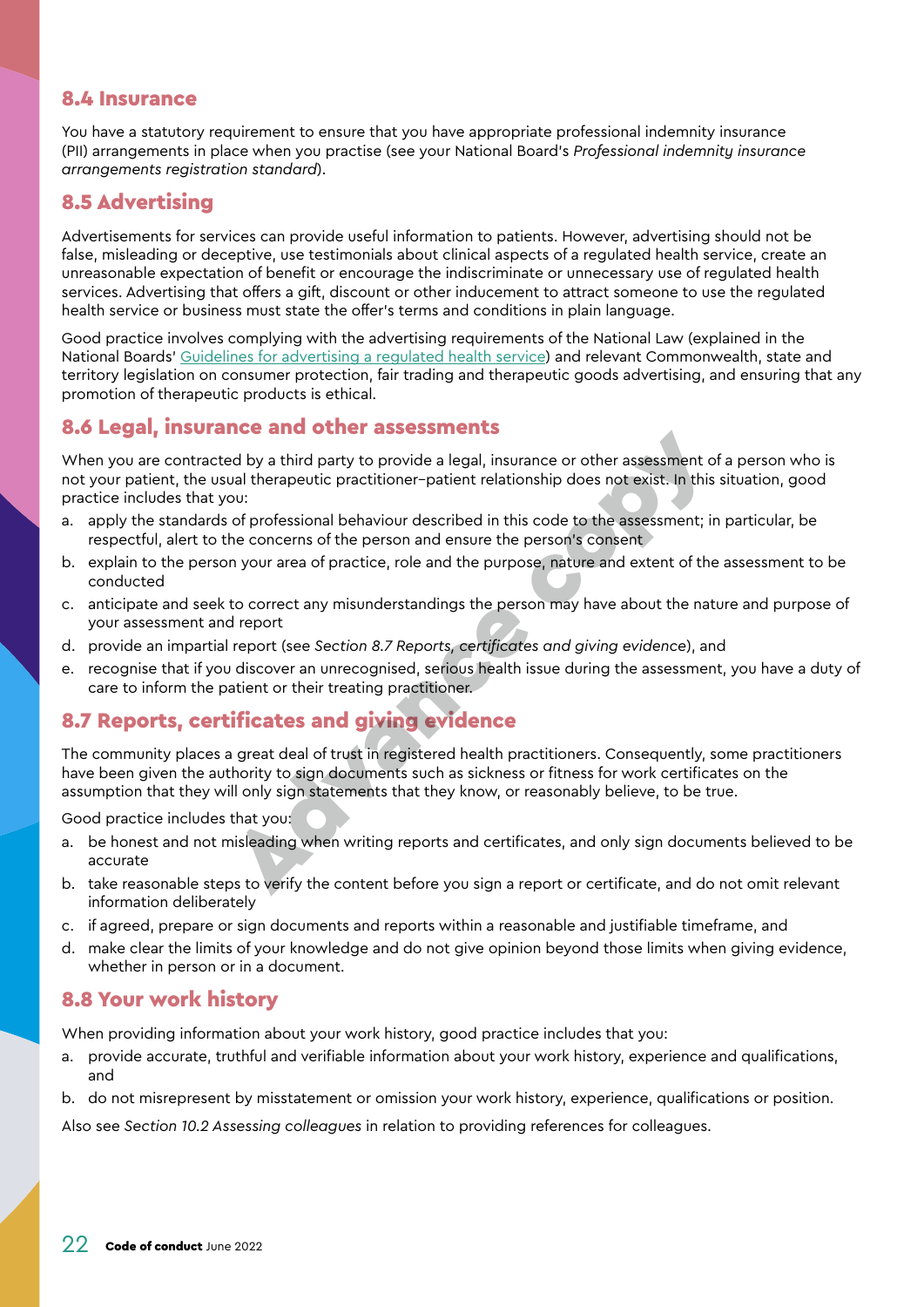#### <span id="page-22-0"></span>8.9 Investigations

Practitioners have responsibilities and rights relating to any legitimate investigation of their practice or that of a colleague. In meeting these responsibilities, it is advisable to seek legal advice or advice from a professional indemnity insurer.

Good practice includes that you:

- a. cooperate with any legitimate inquiry into the treatment of a patient and with any complaints procedures or investigations that apply to your work and/or professional responsibilities by providing accurate, honest information when requested
- b. disclose to anyone entitled to ask for it, information relevant to an investigation into your own or a colleague's conduct, performance or health
- c. cooperate with any legitimate investigation into alleged offences under the National Law, and
- d. assist the coroner when an inquest or inquiry is held into the death of a patient by responding to the coroner's enquiries and by offering all relevant information.

#### 8.10 Conflicts of interest

Patients rely on the independence and trustworthiness of practitioners for any advice or treatment offered. A conflict of interest in practice arises when a practitioner, entrusted with acting in the interests of a patient, also has financial, professional or personal interests or relationships with third parties which may affect or be perceived to affect their care of the patient.

Multiple interests are common. They require identification, careful consideration, appropriate disclosure and accountability. When these interests compromise or might reasonably be perceived by an independent observer to compromise the practitioner's primary duty to the patient, practitioners must recognise and resolve this conflict in the best interests of the patient. periodic and unstance and particularly or practicle arises of practicle arises of an aractitioner, entrusted with acting in the interestional or personal interests or relationships with third parties which means of the pat

- a. recognise potential conflicts of interest that may arise in relation to initiating or continuing a professional relationship with a patient
- b. act in the best interests of your patients when making referrals, and when giving or arranging treatment or care
- c. inform your patients when you have an interest that could affect or could be perceived to affect patient care
- d. recognise that pharmaceutical and other marketing may influence practitioners, and avoid your practice being adversely influenced by marketing
- e. do not ask for or accept any inducement, gift or hospitality from companies that sell or market pharmaceuticals or other products that may affect or be seen to affect the way you prescribe for, treat or refer patients
- f. do not ask for or accept fees for meeting sales representatives
- g. do not offer inducements to colleagues or enter into arrangements that could be perceived to provide inducements
- h. do not allow any financial or commercial interest in a hospital, pharmacy, other healthcare organisation or company providing healthcare services or products to adversely affect the way in which patients are treated. When you or your immediate family have such an interest and that interest could be perceived to influence the care provided, you must inform your patients, and
- i. if you employ other registered health practitioners, do not set performance targets, quotas or engage in business practices that are inconsistent with this code, and/or may compromise patient safety.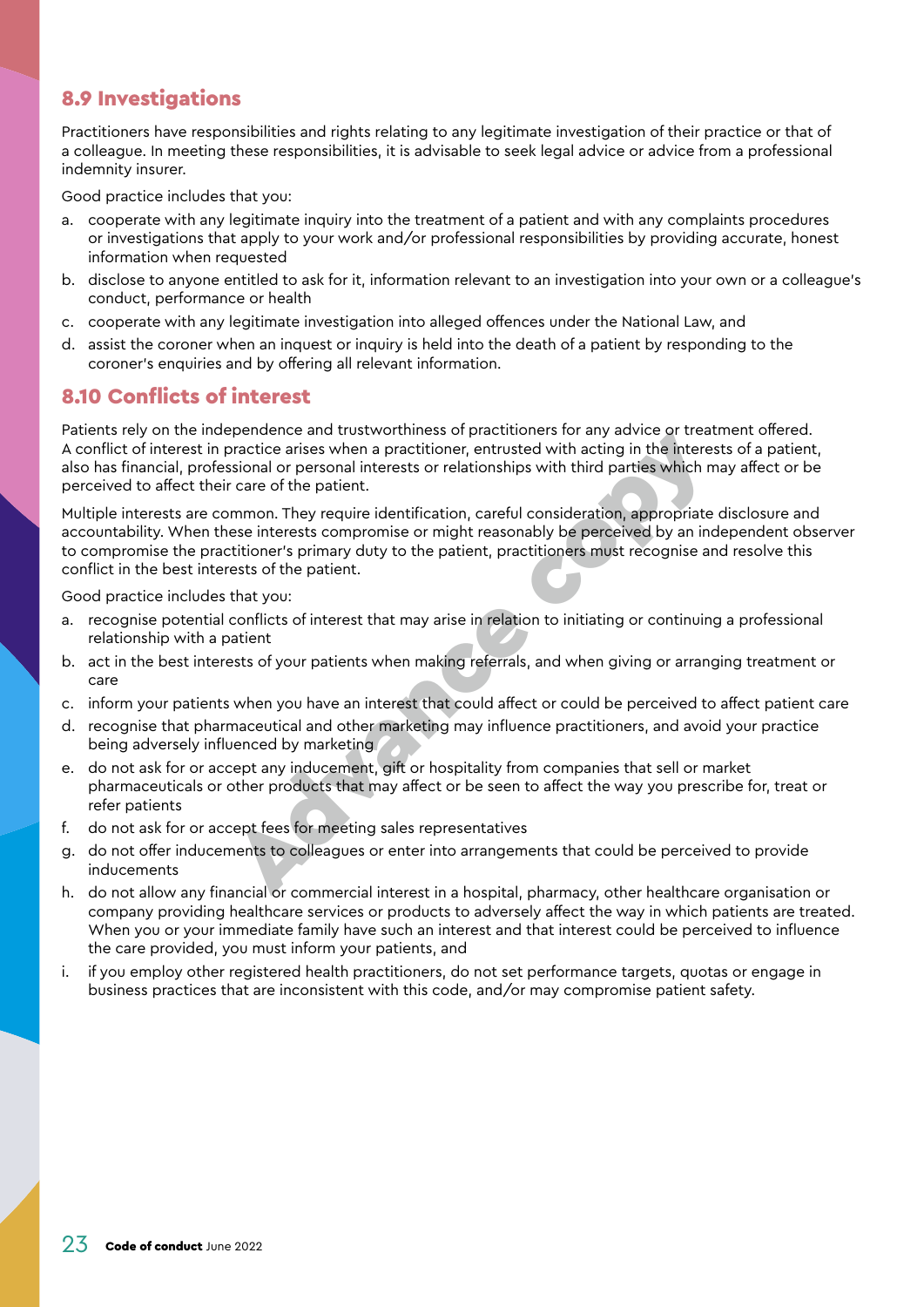### <span id="page-23-1"></span><span id="page-23-0"></span>8.11 Financial and commercial dealings

Practitioners must be honest and transparent in financial arrangements with patients.

Good practice includes that you:

- a. do not exploit the vulnerability or lack of knowledge of patients when providing or recommending services
- b. do not influence patients to give, lend or bequeath money or gifts that will benefit you directly or indirectly
- c. do not pressure patients to make donations to other people or organisations
- d. do not accept gifts from patients other than tokens of minimal value such as flowers or chocolates, and, if you do accept a token gift, make a file note or inform a colleague if possible
- e. do not become involved financially with patients; for example, through loans and investment schemes, and
- f. be transparent in financial and commercial matters relating to work, including dealings with employers, insurers and other organisations or individuals, and in particular:
	- declare any relevant and material financial or commercial interest that you or your family might have in any aspect of the care of the patient, and
	- declare to patients any professional and financial interest in any product or service you might endorse or sell from your practice, and do not make an unjustifiable profit from the sale or endorsement.

Advance co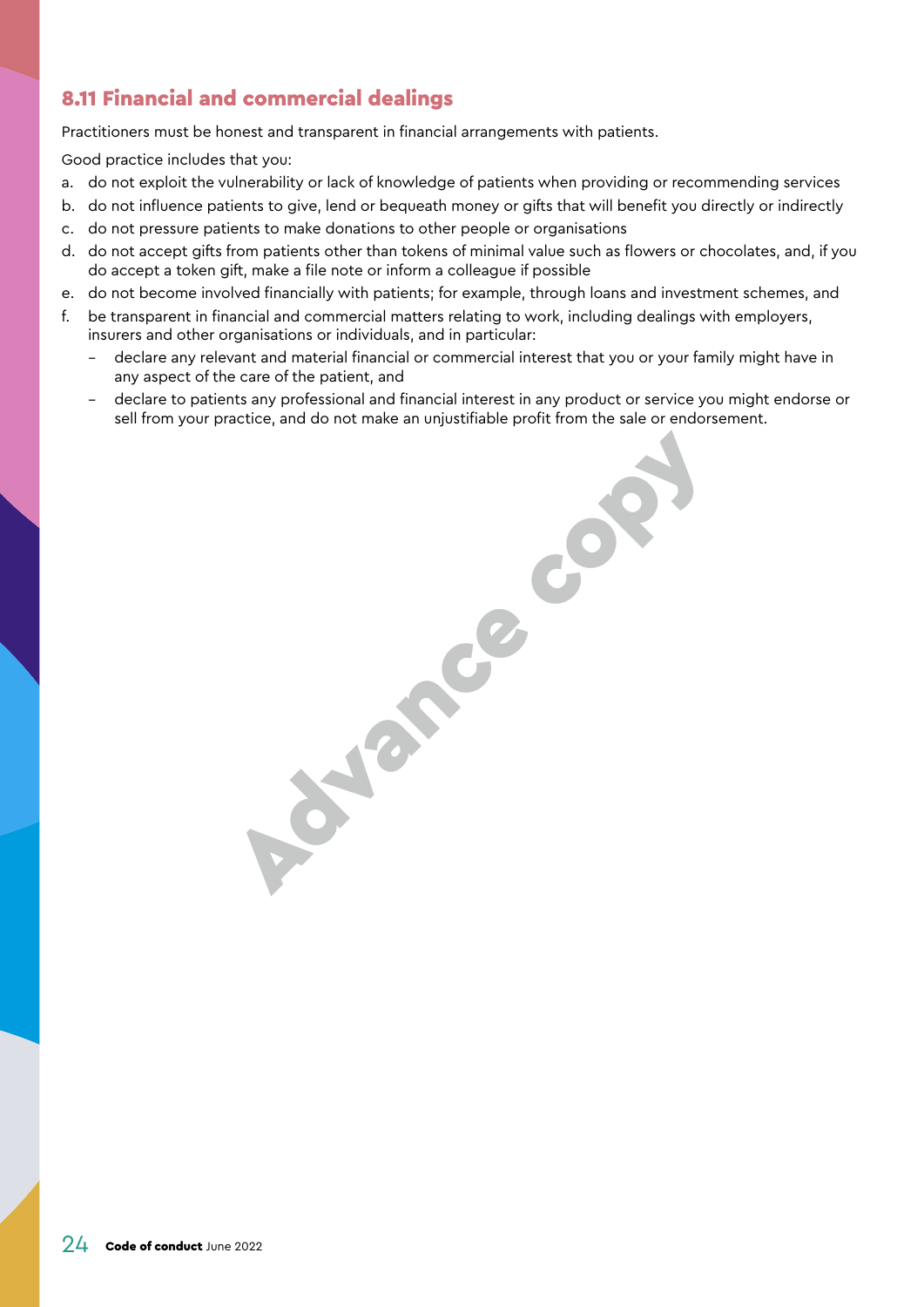# <span id="page-24-0"></span>9. Maintaining practitioner health and wellbeing

**Principle 9:** It is important for practitioners to maintain their health and wellbeing. This includes seeking an appropriate work–life balance.

#### <span id="page-24-1"></span>9.1 Your health

Good practice includes that you:

- a. attend a general practitioner or other appropriate practitioner to meet your health needs
- b. seek expert, independent, objective advice when you need healthcare, and be aware of the risks of selfdiagnosis and self-treatment
- c. understand the importance of immunisation against communicable diseases and take appropriate precautions to limit the spread of infectious diseases to yourself and others
- d. are immunised against any relevant communicable diseases
- e. conform to the relevant state/territory legislation on self-prescribing, if you can prescribe
- f. recognise the impact of fatigue and the risks associated with long working hours on your health and ability to care for patients safely
- g. be aware of and seek assistance from any relevant practitioner health program if advice or help is needed, and
- h. do not rely on your own assessment of the risk you pose to patients if you know or suspect that you have a health condition or impairment that could adversely affect your judgement, performance or the health of patients. In this case:
	- consult a medical or other practitioner as appropriate about whether, and in what ways, you may need to modify practice, and follow the treating practitioner's advice, and
	- be aware of your responsibility under the National Law to notify the National Boards/Ahpra in relation to certain impairments.

### <span id="page-24-2"></span>9.2 Other practitioners' health

Health practitioners have a responsibility to help their colleagues maintain good health.

- a. give practitioners who are patients the same quality of care provided to other patients
- b. take action, including a mandatory or voluntary notification to Ahpra, if you know or reasonably believe that a registered health practitioner is putting patients at risk of harm by practising with an impairment. The [Ahpra](https://www.ahpra.gov.au/Notifications.aspx)  [website](https://www.ahpra.gov.au/Notifications.aspx) has further information on raising concerns about a practitioner via a [voluntary notification,](https://www.ahpra.gov.au/Notifications/Raise-a-concern.aspx) and the thresholds for making a mandatory notification in the [Guidelines: Mandatory notifications about registered](https://www.ahpra.gov.au/Notifications/mandatorynotifications/Revised-guidelines.aspx)  [health practitioners](https://www.ahpra.gov.au/Notifications/mandatorynotifications/Revised-guidelines.aspx) care tor patients safely<br>
be aware of and seek assistance from any relevant practitioner health program if advice on<br>
be aware of and seek assistance from any relevant practitioner health program if advice on<br>
and<br>
be alre
- c. recognise the effect of fatigue on the health of colleagues, including those under supervision, and facilitate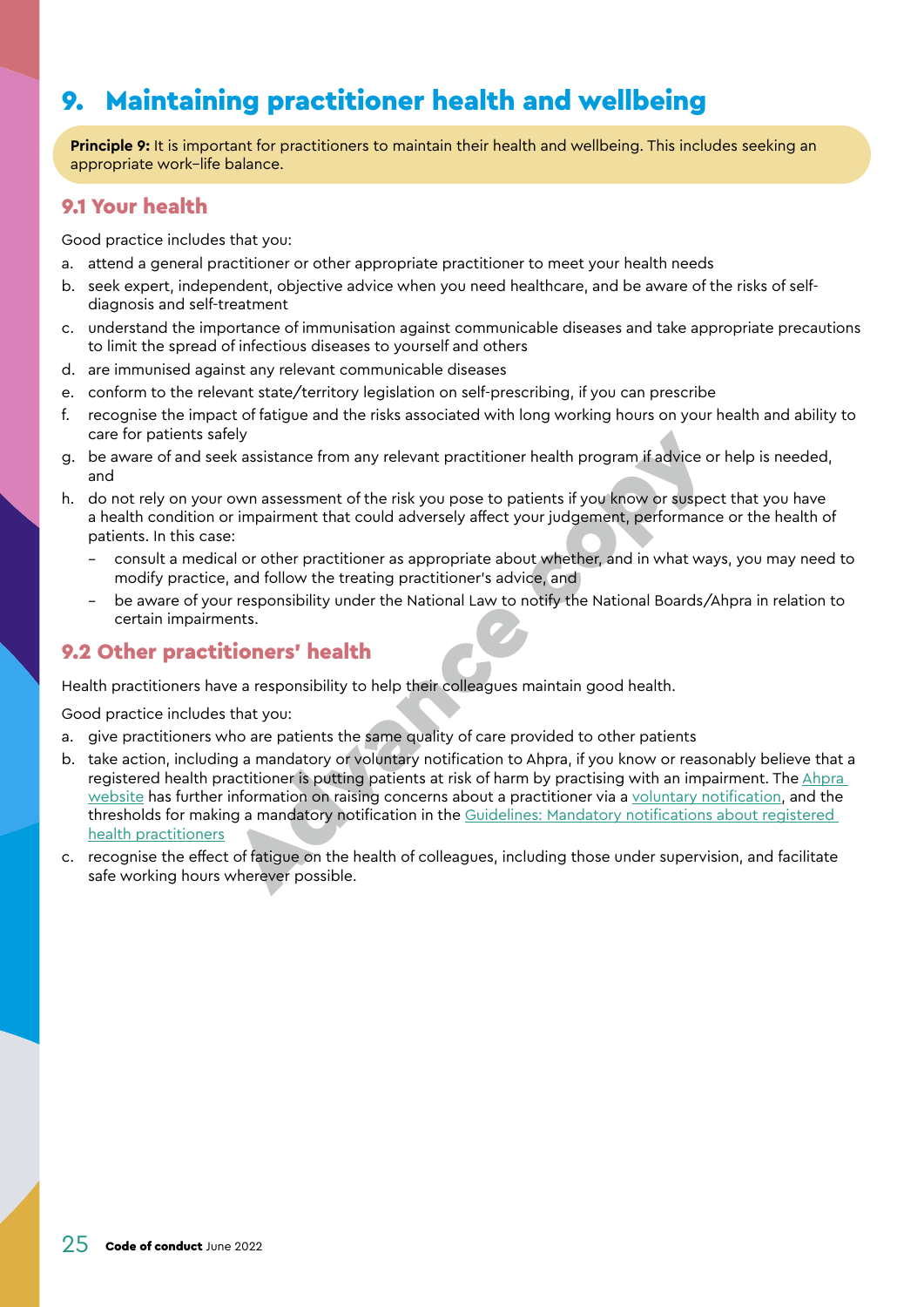# <span id="page-25-1"></span><span id="page-25-0"></span>10. Teaching, supervising and assessing

**Principle 10:** Practitioners should support the important role of teaching, supervising and mentoring practitioners and students in order to develop the health workforce.

#### 10.1 Teaching and supervising

In teaching and supervision roles, good practice includes that you:

- a. seek to develop the skills, attitudes and practices of an effective and culturally safe teacher and/or supervisor
- b. as supervisor, recognise that the responsibility for supervision cannot be transferred
- c. make sure that any practitioner or student completing supervised practice receives effective oversight and feedback, and
- d. avoid any potential for conflict of interest in teaching or supervision relationships that may impair objectivity and/or interfere with the supervised person's learning outcomes or experience. For example, do not supervise someone with whom you have a pre-existing non-professional relationship.

#### <span id="page-25-2"></span>10.2 Assessing colleagues

Assessing colleagues is an important part of making sure that the highest standards of practice are achieved.

Good practice includes that you:

- a. are honest, objective, constructive and culturally safe when assessing the performance of colleagues, including students, and do not put patients at risk by inaccurate or inadequate assessment, and respecting colleagues is an important part of making sure that the highest standards of practical practice includes that you:<br>
are honest, objective, constructive and culturally safe when assessing the performance of<br>
incl
- b. provide accurate and justifiable information promptly and include all relevant information when giving references or writing reports about colleagues.

#### 10.3 Students

Students are learning how best to care for patients. Creating opportunities for learning improves their clinical practice and nurtures the future workforce.

- a. model professional and ethical behaviour
- b. treat students with respect and patience
- c. make the scope of the student's role in patient care clear to the student, to patients, and to other members of the healthcare team, as well as documenting it when appropriate, and
- d. inform patients about the involvement of students and get their consent for student participation while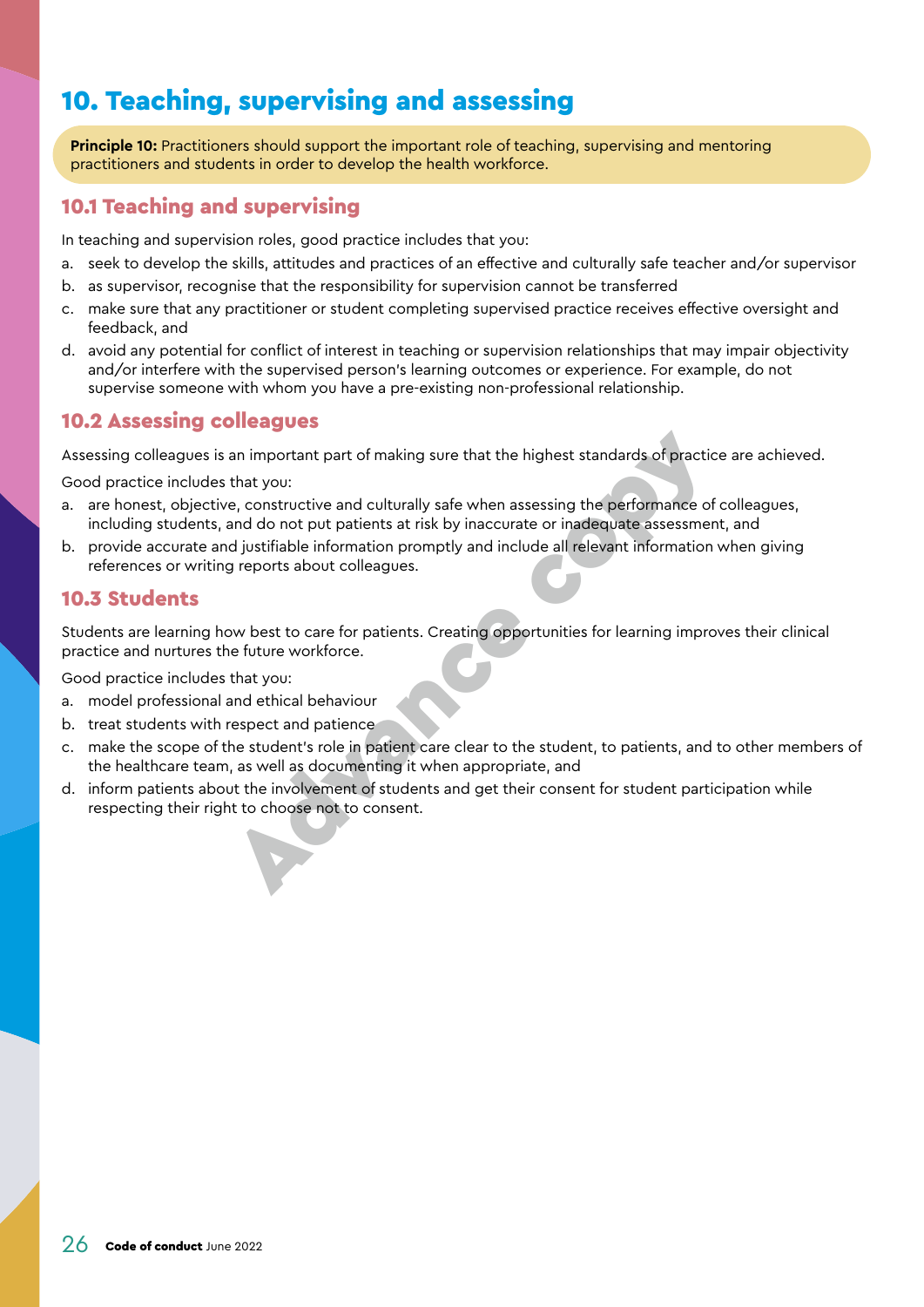# <span id="page-26-1"></span><span id="page-26-0"></span>11. Ethical research

**Principle 11:** Practitioners should recognise the vital role of ethical and evidence-based research to inform quality healthcare and policy development, conduct research ethically and support the decision-making of research participants.

Research involving humans, their tissue samples or their health information is vital to improve the quality of healthcare and reduce uncertainty for patients now and in the future, and to improve the health of the population as a whole. Research in Australia is governed by guidelines issued in accordance with the *National Health and Medical Research Council Act 1992* (Cth) and any other legislative requirements. If you are carrying out research, you should familiarise yourself with and follow these guidelines.

Research involving animals is governed by legislation in states and territories and by guidelines issued by the National Health and Medical Research Council (NHMRC).

#### 11.1 Research ethics

Being involved in the design, organisation, conduct or reporting of health research involving humans brings responsibilities for practitioners. These responsibilities include that you:

- a. accord to participants the respect and protection that is due to them
- b. act with honesty and integrity
- c. ensure that any protocol for human research has been approved by a human research ethics committee, in accordance with the National Statement on Ethical Conduct in Human Research issued by the NHMRC (which addresses privacy issues, and refers to the need to consider relevant state, territory and federal privacy legislation) It is the respect and protection that is due to them<br>It is the respect and protection that is due to them<br>Integrity<br>tocol for human research has been approved by a human research issued by<br>sues, and refers to the need to c
- d. disclose the sources and amounts of funding for research to the human research ethics committee
- e. disclose any potential or actual conflicts of interest to the human research ethics committee
- f. ensure that human participation is voluntary and based on informed consent and an adequate understanding of sufficient information about the purpose, methods, demands, risks and potential benefits of the research
- g. ensure that any dependent relationship between practitioners and their patients is taken into account in the recruitment of patients as research participants
- h. seek advice when research involves children or adults who are not able to give informed consent to ensure that there are appropriate safeguards in place, including ensuring that a person empowered to make decisions on the behalf of patients has given informed consent, or there is other lawful authority to proceed
- i. adhere to the approved research protocol
- j. monitor the progress of the research and report adverse events or unexpected outcomes promptly
- k. respect the entitlement of research participants to withdraw from any research at any time and without giving reasons
- l. adhere to the guidelines regarding publication of findings, authorship and peer review, and
- m. report possible fraud or misconduct in research as required under the [Australian Code for the Responsible](https://www.nhmrc.gov.au/about-us/publications/australian-code-responsible-conduct-research-2018)  [Conduct of Research](https://www.nhmrc.gov.au/about-us/publications/australian-code-responsible-conduct-research-2018) issued by the NHMRC.

Refer to the NHMRC, including the publications listed above, for more guidance including about ethical conduct [in research with Aboriginal and Torres Strait Islander Peoples and communities](https://www.nhmrc.gov.au/research-policy/ethics/ethical-guidelines-research-aboriginal-and-torres-strait-islander-peoples).

#### 11.2 Treating practitioners and research

When you are involved in research that involves patients, good practice includes that you:

- a. respect the right of patients to withdraw from a study without prejudice to their treatment, and
- b. ensure that a decision by patients not to participate does not compromise the practitioner-patient relationship or the care of the patient.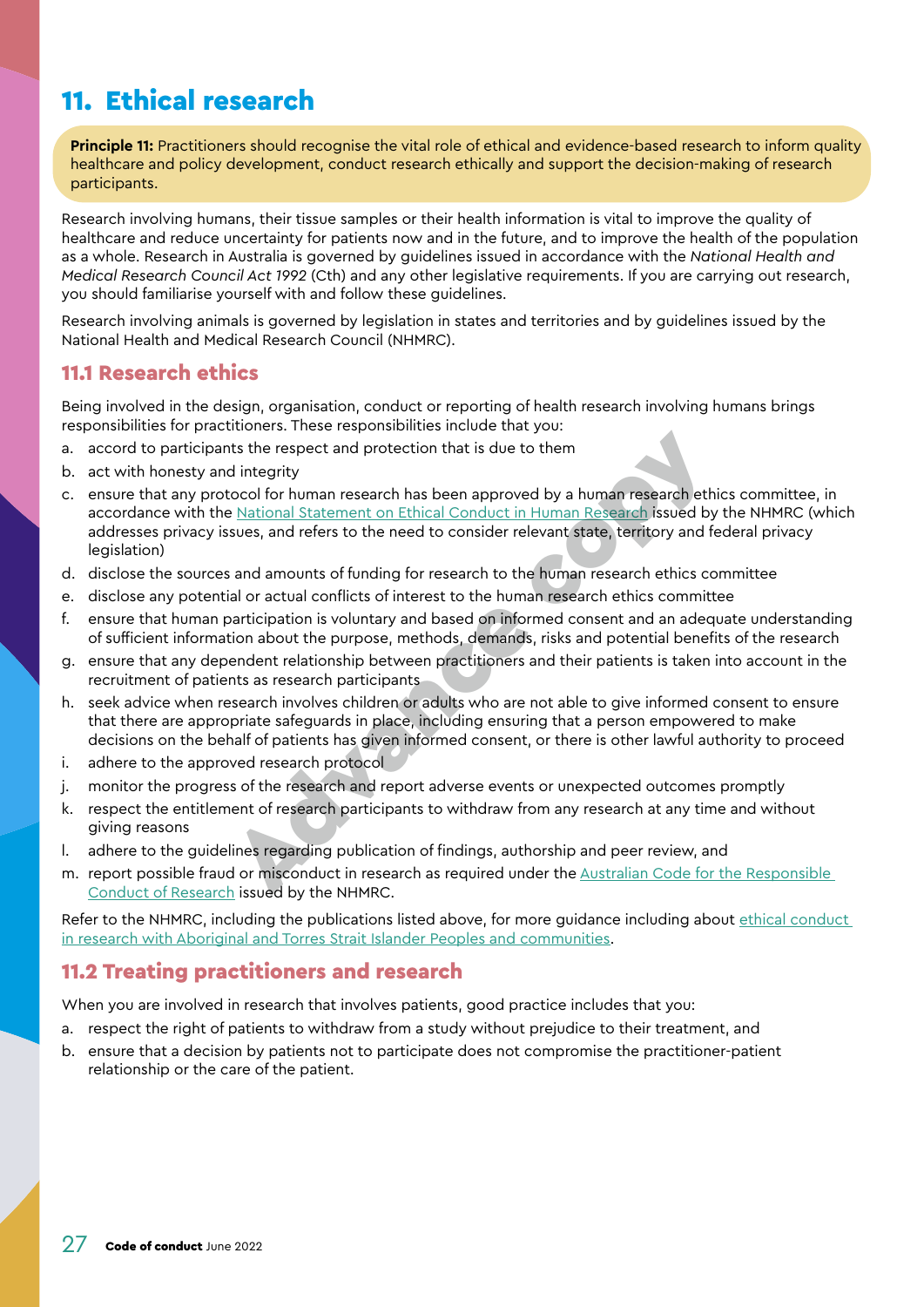### <span id="page-27-1"></span><span id="page-27-0"></span>References

The [Australian Commission on Safety and Quality in Health Care](https://www.safetyandquality.gov.au/) provides guidance on a range of safety and quality issues. Information of relevance to health practitioners includes:

- health literacy
- open disclosure and incident management
- hand hygiene
- clinical governance, and
- healthcare rights.

The [National Health and Medical Research Council](https://www.nhmrc.gov.au/) provides information on informed consent and research issues. The [Therapeutic Goods Administration](https://www.tga.gov.au/) provides information on therapeutic goods.

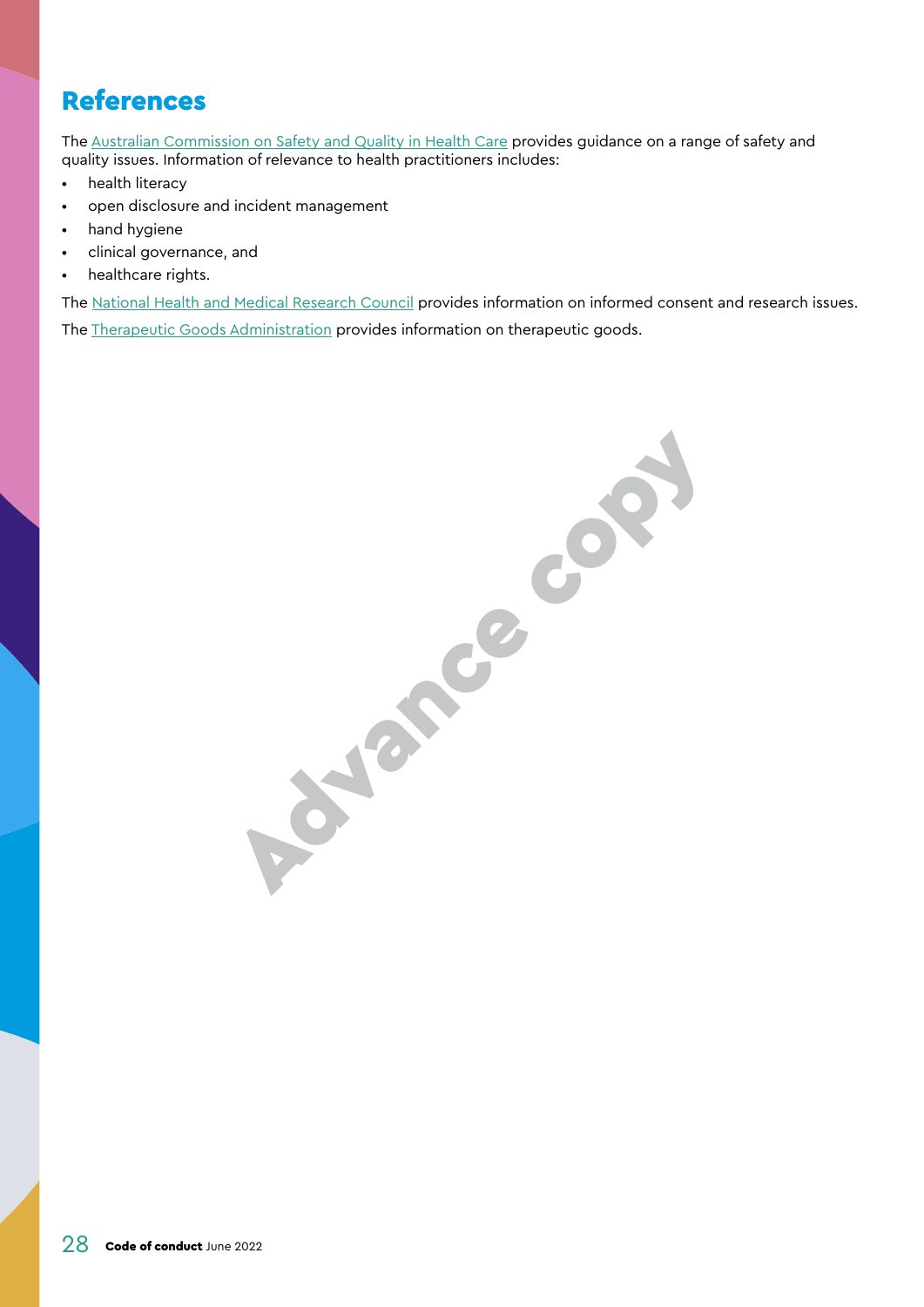# <span id="page-28-1"></span><span id="page-28-0"></span>**Definitions**

*Bullying* is when people repeatedly and intentionally use words or actions against someone or a group of people to cause distress and risk to their wellbeing. These actions are usually done by people who have more influence or power over someone else, or who want to make someone else feel less powerful or helpless (Australian Human Rights Commission – [What is bullying?: Violence, harassment and bullying fact sheet\)](https://humanrights.gov.au/our-work/commission-general/what-bullying-violence-harassment-and-bullying-fact-sheet).

*Clinical governance* describes a systematic approach to maintaining and improving the quality of patient care within a clinical setting. It ensures that everyone – from frontline clinicians to managers and members of governing bodies, such as boards – is accountable to patients and the community for assuring the delivery of safe, effective and high-quality services.

*Complaint* is a way to raise a concern about a registered practitioner. Ahpra and the National Boards' main role is to protect the public by ensuring that only health practitioners who are suitably trained and qualified, and who practise in a competent and ethical manner, are registered. This means that we can only investigate the concern if there may be a risk to the public. Other organisations have a different purpose and are set up to resolve a dispute or complaint between a health service user (such as a patient) and a health service provider (such as a hospital, clinic or a health practitioner). More detailed information is published on Ahpra's [Concerns about practitioners](https://www.ahpra.gov.au/Notifications.aspx) page.

#### *Cultural safety*

This definition of cultural safety was developed for use in the National Scheme by the Scheme's [Aboriginal and](https://www.ahpra.gov.au/About-Ahpra/Aboriginal-and-Torres-Strait-Islander-Health-Strategy.aspx)  [Torres Strait Islander Health Strategy Group](https://www.ahpra.gov.au/About-Ahpra/Aboriginal-and-Torres-Strait-Islander-Health-Strategy.aspx) in partnership with the National Health Leadership Forum.

#### *Principles*

The following principles inform the definition of cultural safety:

- Prioritising the Council of Australian Government's goal to deliver healthcare free of racism supported by the [National Aboriginal and Torres Strait Islander Health Plan 2013-2023](https://www.health.gov.au/resources/publications/national-aboriginal-and-torres-strait-islander-health-plan-2013-2023)
- Improved health service provision supported by the National Safety and Quality Health Service Standards [User Guide for Aboriginal and Torres Strait Islander Health](https://www.safetyandquality.gov.au/publications-and-resources/resource-library/nsqhs-standards-user-guide-aboriginal-and-torres-strait-islander-health)
- Provision of a rights-based approach to healthcare supported by the [United Nations Declaration on the Rights](https://humanrights.gov.au/our-work/un-declaration-rights-indigenous-peoples-1)  [of Indigenous Peoples](https://humanrights.gov.au/our-work/un-declaration-rights-indigenous-peoples-1)
- Ongoing commitment to learning, education and training.

#### *Definition*

Cultural safety is determined by Aboriginal and Torres Strait Islander individuals, families and communities.

Culturally safe practice is the ongoing critical reflection of health practitioner knowledge, skills, attitudes, practising behaviours and power differentials in delivering safe, accessible and responsive healthcare free of racism. al safety was developed for use in the National Scheme by the Scheme<br>
Alth Strategy Group in partnership with the National Health Leadership<br>
inform the definition of cultural safety:<br>
Incident Covernment's goal to deliver

*Delegation* involves one practitioner asking another person or member of staff to provide care on behalf of the delegating practitioner, while that practitioner retains overall responsibility for the care of the patient.

*Discrimination* occurs when a person, or a group of people, is treated less favourably than another person or group because of their background or certain personal characteristics ([Australian Human Rights Commission\)](https://humanrights.gov.au/our-work/employers/workplace-discrimination-harassment-and-bullying).

*Electronic* means any digital form of communication, including email, online meeting technologies, internet, social media, etc.

*Handover* is the process of transferring all responsibility for a patient's care to another practitioner.

*Harassment* – to treat a person less favourably on the basis of certain personal characteristics, such as race, sex, pregnancy, marital status, breastfeeding, age, disability, sexual orientation, gender identity or intersex status [\(Australian Human Rights Commission\)](https://humanrights.gov.au/our-work/employers/workplace-discrimination-harassment-and-bullying).

*Kinship care* is family-based care within the child's extended family or with close friends of the family known to the child, whether formal or informal in nature (United Nations, 2010).